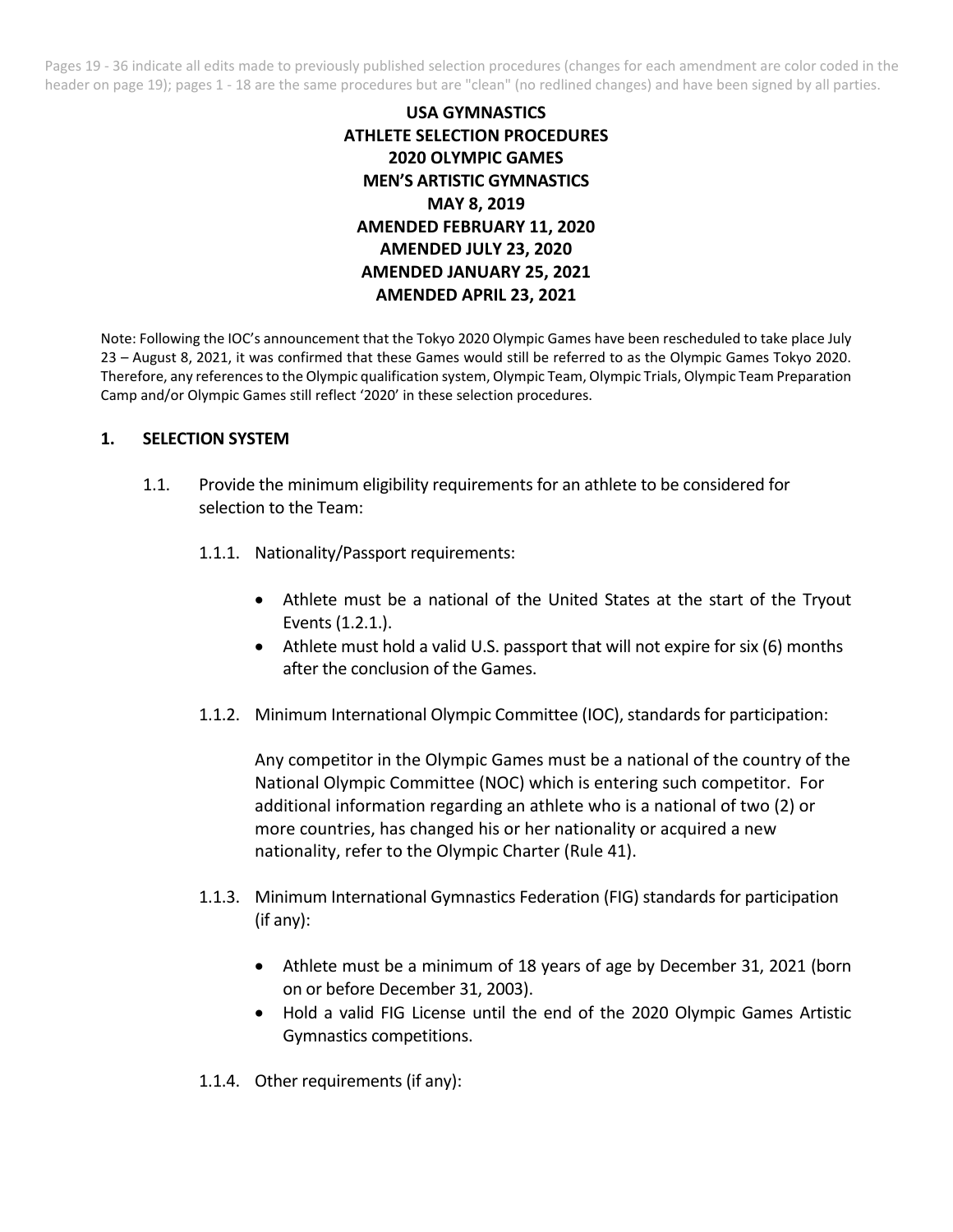- Athlete must successfully complete all Games Registration requirements by stated deadline.
- Athlete must be a member in good standing with USA Gymnastics at the time of nomination.
- Any athlete age 18 or older will be required to undergo a background screen in accordance with the current USOPC Background Check Policy.
- Any athlete age 18 or older as of the Closing Ceremony will be required to complete the U.S. Center for SafeSport's online training.
- 1.2. Tryout Events:
	- 1.2.1. Provide the event names, dates and locations of all trials, events and camps to be used as part of the selection process.

Additional information regarding the final competition dates, competition schedule and the competition format will be published via the men's page of the USA Gymnastics website at

https://usagym.org/pages/men/events/program\_events.html.

- a. 2021 U.S. Championships: June 3-6, 2021, Fort Worth, Texas
- b. 2020 U.S. Olympic Team Trials Men's Gymnastics: June 24-27, 2021, St. Louis, Missouri.

2018/2019 and 2019/2020 Individual Apparatus World Cup Series: Nov. 2018 – March 2019 and Nov. 2019 – June 2021

• A quota place may be earned as a nominative berth (by name) based on results from the FIG Individual Apparatus World Cup Series events. See 1.3.3. below and the FIG Qualification System for Tokyo 2020 for details. For schedules and venues for the series of events, the FIG calendar is found at www.gymnastics.sport/site/events/search.php?type=sport#filter.

In addition, the 2020 Olympic Games Team Preparation Camp may also be used to determine/finalize nominations to the team [see 1.4.1.a.v. (Petition Procedures) and Section 9 (Mandatory Training)].

- 1.2.2. Provide event names, dates, locations and description of how athletes qualify for the trials, events and camps listed above in 1.2.1. (if any).
	- a. Athletes may qualify to compete in the 2021 U.S. Championships through the following methods:
		- Senior National Team members who are named following the 2021 Winter Cup (Feb. 26-28, 2021, Indianapolis, IN). For more information, go to Men's Program Rules and Policies at /usagym.org/pages/men/pages/rules\_policies.html.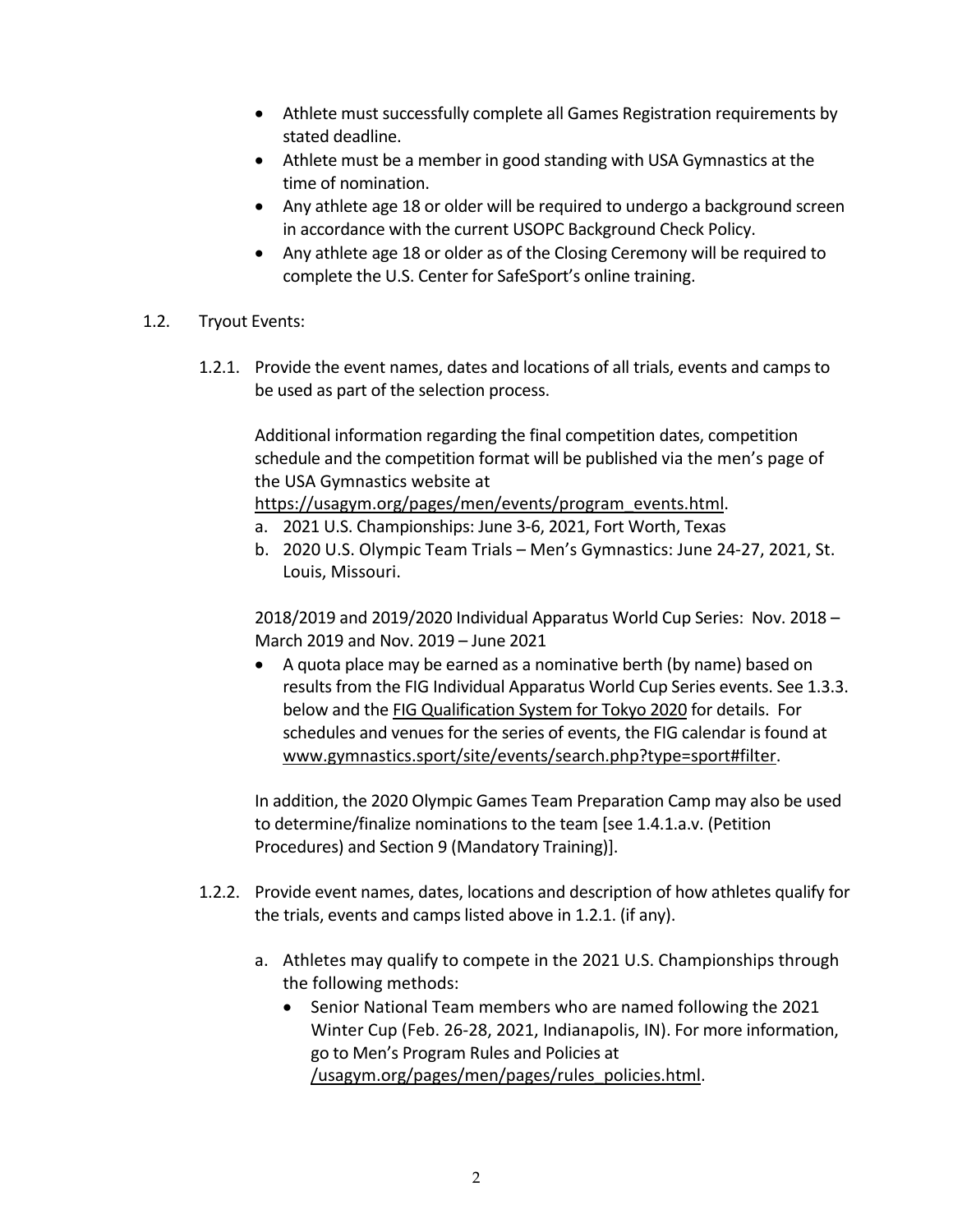• All athletes who qualify to compete at Day 1 of the 2021 Winter Cup in the Senior Division (approximately 42 athletes) will qualify to compete in the 2021 U.S. Championships. For qualification procedures for the Winter Cup, go to

https://usagym.org/pages/men/events/program\_events.html.

- From the 2021 NCAA Championships: The 6 top-ranked athletes who are U.S. citizens in the All Around event at the 2021 NCAA Championships (who are not already qualified to the 2021 U.S. Championships through one of the methods outlined above), provided they finish in the top-12 All Around athletes.
- An athlete may petition to compete in the 2021 U.S. Championships using the process described in Section 1.4.
- b. Athletes may qualify to compete in the 2020 U.S. Olympic Team Trials Men's Gymnastics through the following methods:
	- By being named to the Senior National Team following the 2021 U.S. Championships.
		- o The process for earning a position on the Senior National Team at the 2021 U.S. Championships is made available at usagym.org/pages/men/pages/selection\_procedures.html and usagym.org/pages/men/pages/overview\_eliteprogram.html.
	- By being selected as a U.S. team member who travels to participate in the 2021 Senior Pan American Championships.
	- An athlete may petition to compete in the 2020 U.S. Olympic Team Trials – Men's Gymnastics using the process described in Section 1.4.
- 1.3. Provide a comprehensive, step-by-step description of the method that explains how athletes will go through the selection process.

USA Gymnastics may qualify a maximum of six (6) athletes to the 2020 Olympic Games within three (3) different categories of qualification as defined in the International Gymnastics Federation (FIG) document *Qualification System – Games of the XXXII Olympiad – Tokyo 2020 ("FIG Qualification Document")* which can be found at: https://www.gymnastics.sport/site/rules/rules.php#13

The selection process is outlined in the following sections of the FIG Qualification Document and are dependent on the U.S. qualifying the associated quotas:

Section 1: Team Competition – Four (4) athletes Section 2: NOC Qualified Athletes – maximum of two (2) athletes\* Section 3: Nominatively Qualified Athlete – maximum of one (1) athlete\*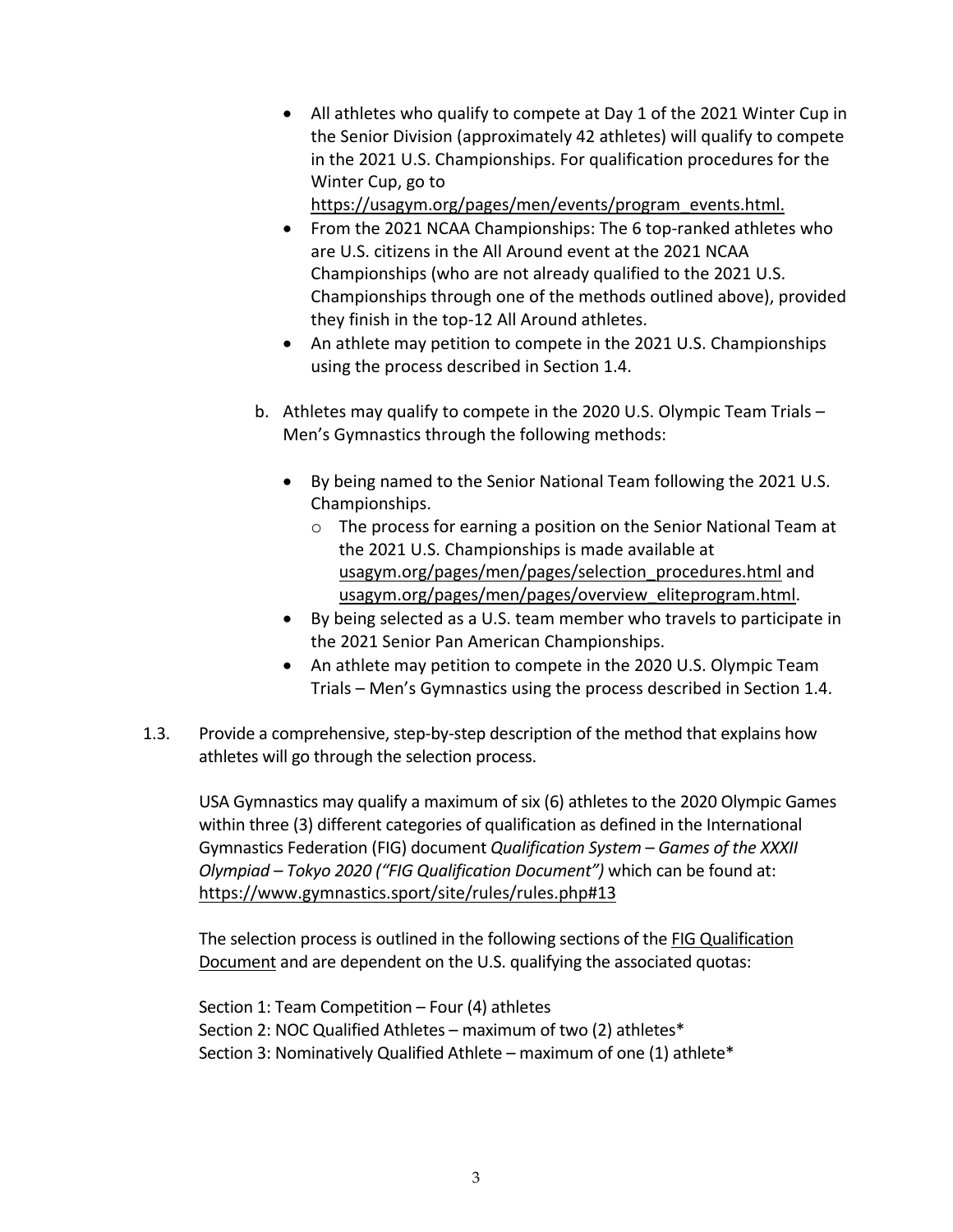\*Note – the maximum number of athletes who may qualify to the 2020 Olympic Games in Sections 2 and 3 combined is two (2) athletes.

### 1.3.1. Section 1: Team Competition

For team competition, the U.S. Olympic Team will be comprised of four (4) athletes who will be nominated to the USOPC. At least one (1) and up to five (5) replacement athletes will also be determined.

The results from the Selection Event(s) (see a. and c. below) will be used to identify the team which will produce the highest medal potential for the fourman team. Because there are two competition formats that will be contested in Tokyo at the 2020 Olympic Games (three (3) athletes compete, three (3) scores count AND four (4) athletes compete and three (3) scores count), as well as All Around and individual event medal considerations, a variety of scenarios need to be evaluated by the 2020 Olympic Games Selection Committee.

The process for selection of the four (4) team members and replacement gymnasts for the team competition at the 2020 Olympic Games is a combination of the following (dependent upon two different situations):

**SITUATION 1:** 2021 Pan American Championships is cancelled or not in direct conflict with 2021 U.S. Championships (i.e., process remains as previously outlined):

- a. Final Results: The Final Results will be determined using combined results from the All Around event at both the 2021 U.S. Championships (2 days of competition) and the 2020 U.S. Olympic Team Trials – Men's Gymnastics (2 days of competition). The 2021 U.S. Championships and 2020 U.S. Olympic Team Trials – Men's Gymnastics are the Selection Events.
- b. Automatic Selection:
	- i. Place first in the Final Results (as defined in a.) at the conclusion of the 2020 U.S. Olympic Team Trials – Men's Gymnastics.
	- ii. Place second in the Final Results (as defined in a.) at the conclusion of the 2020 U.S. Olympic Team Trials – Men's Gymnastics. In addition, to be eligible for automatic selection, the second place athlete must have placed in the top three on a minimum of three of the six individual events using the Final Results (as defined in a.). An athlete who places second in the Final Results but does not place in the top three on three different events may be selected to the team as provided for in items 1.3.1.e.i. through ii. (below Team Score Scenarios).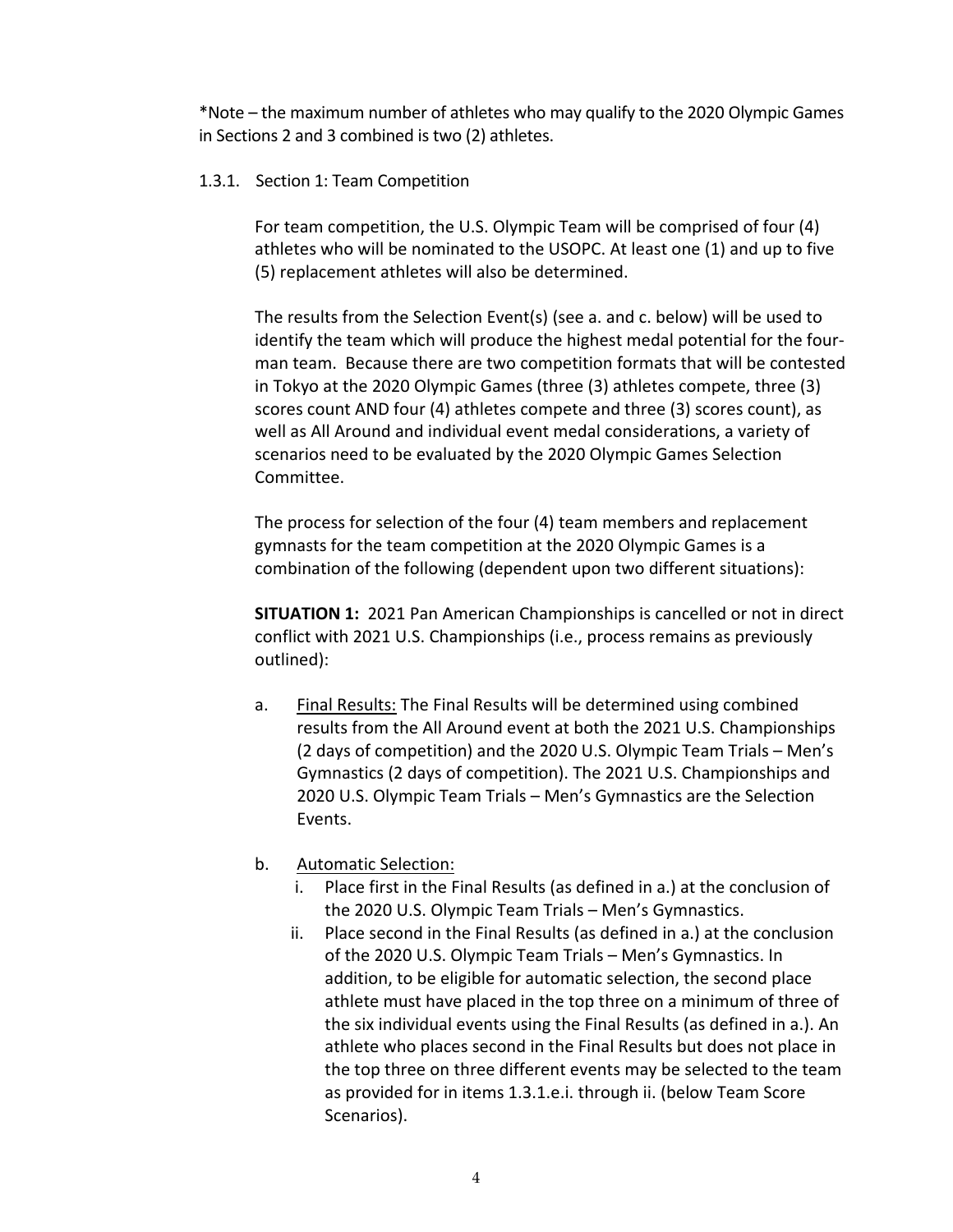**SITUATION 2:** 2021 Pan American Championships dates are in direct conflict with 2021 U.S. Championships:

- c. Final Results: The Final Results will be determined using results from the All-Around event at the 2020 U.S. Olympic Team Trials – Men's Gymnastics (2 days of competition). In this case, the 2020 U.S. Olympic Team Trials – Men's Gymnastics is the Selection Event.
- d. Automatic Selection:
	- i. Place first in the Final Results (as defined in c.) at the conclusion of the 2020 U.S. Olympic Team Trials – Men's Gymnastics.
	- ii. Place second in the Final Results (as defined in c.) at the conclusion of the 2020 U.S. Olympic Team Trials – Men's Gymnastics. In addition, to be eligible for automatic selection, the second place athlete must have placed in the top three on a minimum of three of the six individual events using the Final Results (as defined in c.). An athlete who places second in the Final Results but does not place in the top three on three different events may be selected to the team as provided for in items 1.3.1.e.i. through ii. (below Team Score Scenarios).
- e. Discretionary Selection:

Athletes who do not automatically qualify to the team as noted in b. or d. above will be considered by the 2020 Olympic Games Selection Committee through an evaluation of the factors outlined below. The pool of competitors to be considered for selection under this method consists of athletes who competed in the 2020 U.S. Olympic Team Trials – Men's Gymnastics or from submitted petitions to qualify directly to the 2020 U.S. Olympic Team following the process outlined in 1.4. Up to three (3) athletes may be selected if the second place athlete does not meet the automatic qualification criteria as noted in b.ii. or d.ii. At least one (1) and up to five (5) replacement athletes will also be selected from this pool of competitors.

## Factors to be considered for Discretionary Selection:

In addition to any athlete(s) who may qualify to the team per 1.3.1.b. or 1.3.1.d., the 2020 Olympic Games Selection Committee will consider the factors noted in 1.3.1.e.i. and 1.3.1.e.ii. when selecting the remaining Olympic Team members and potential replacement athletes (at least one (1) and up to five (5)).

Team Score Scenarios using the final results: as defined in 1.3.1.a. or 1.3.1.c. – At a minimum, the top 10 team score scenarios will be created from the final results using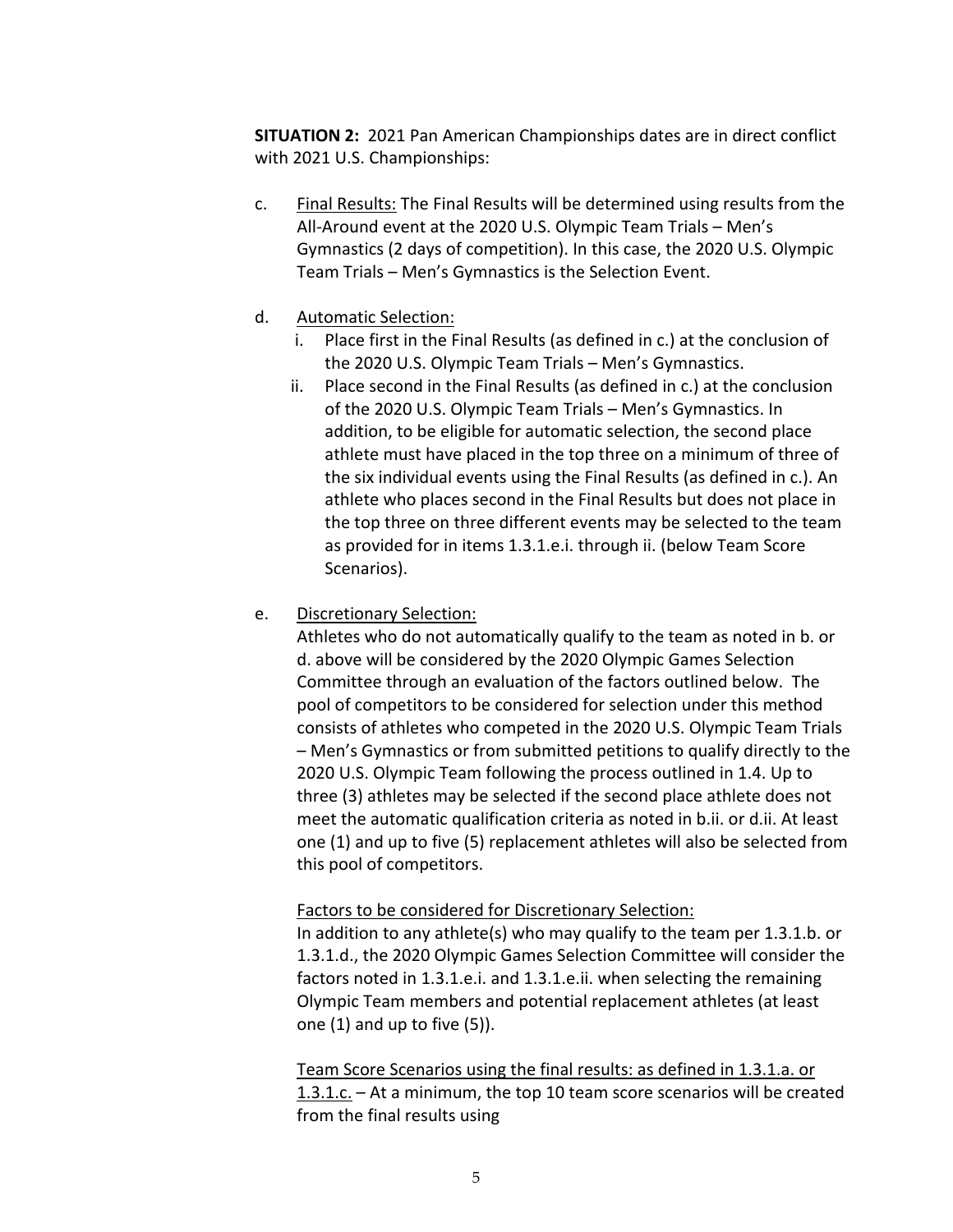- the top three (3) scores (if 1.3.1.a.) or two scores (if 1.3.1.c) for each athlete and
- $\bullet$  the top two (2) scores (if 1.3.1.a.) or top score (if 1.3.1.c) for each athlete for both team qualification (4 up, 3 count) and team finals formats (3 up, 3 count).

The team score scenarios and factors listed below will be evaluated using the criteria as noted:

- i. The team score scenarios using the athletes' top three (3) scores (if 1.3.1.a.) or two (2) scores (if 1.3.1.c) in the team finals format will be given precedence when evaluating the team using all of the following criteria:
	- Team medal potential (as perceived based on the final results compared to available results from the top five countries in the world from FIG Sanctioned competitions held in 2019, 2020 and 2021).
	- Ability of team to successfully qualify to the team finals (as perceived based on the team scores scenarios compared to available results for the 12 countries with teams qualified to the Olympic Games from FIG Sanctioned competitions held in 2019, 2020 and 2021).
	- Medal potential for All Around and Individual Event competition (as perceived based on the available results for the top six (6) athletes in the All Around and the top six (6) athletes for each individual event from FIG Sanctioned competitions held in 2019, 2020 and 2021).
- ii. All of the following information will only be used to provide additional information in the event that the committee cannot come to a final decision using the criteria noted in 1.3.1.e.i.
	- The team scenarios using the top two (2) scores (if 1.3.1.a.) or top score (if 1.3.1.c) per athlete may be used for further evaluation in the case of a petitioned athlete or an athlete who may not be able to complete all events in all sessions of the selection event(s) due to sickness or injury.
	- The percentage of hit routines by the gymnast in the Selection Event(s).
		- o A hit routine is defined as a routine that does not include a large deduction or greater (as defined in the FIG Code of Points) on any single skill within the routine.
	- Start values (D Score) on each apparatus from the Selection Event(s) (average of all routines performed).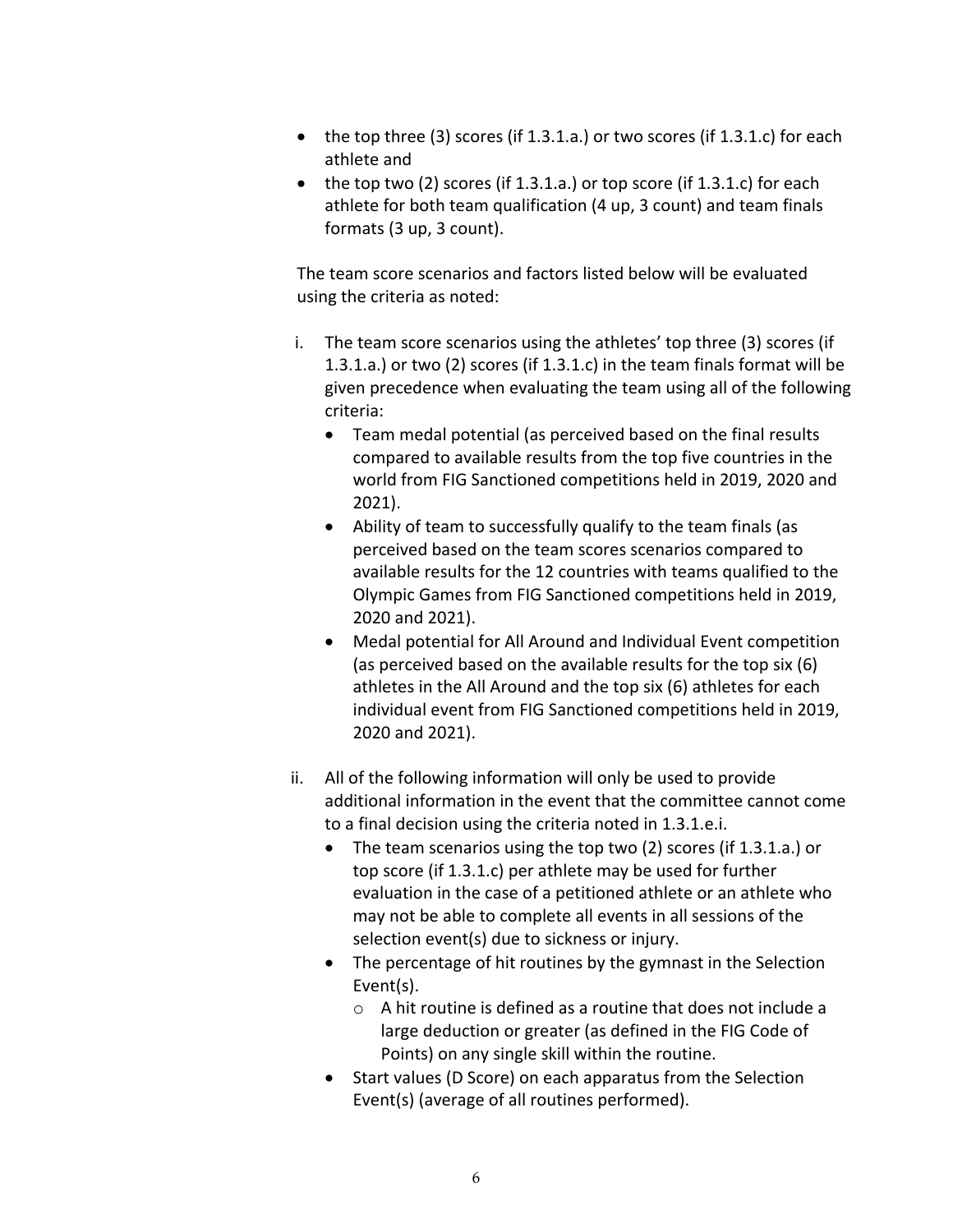- Execution (E Score) on each apparatus from the Selection Event(s) (average of all routines performed).
- All scores from the Selection Event(s) to be used for evaluating consistency.
- Domestic and international performance and experience from 2016 to 2021, including type, frequency, routine hit percentage and caliber of the event(s).
- Demonstrated professional attitude and ability to positively contribute to the team dynamic.
- Any physical, training or performance factor, which might inhibit peak performance at the 2020 Olympic Games.

The four (4) members who will be nominated to the U.S. Olympic Team will be identified at the conclusion of the men's competition at the 2020 U.S. Olympic Team Trials – Men's Gymnastics.

Replacement athletes (at least one (1) and up to five (5)) will be determined within 24 hours after the conclusion of the 2020 U.S. Olympic Team Trials – Men's Gymnastics.

## 1.3.2. Section 2: NOC Qualified Athletes

As defined in the FIG Qualification Document, a maximum of two (2) NOC Qualified Athlete quotas may be awarded to a country based on results at either the 2020 Individual All-Around World Cup Series\* concluding in 2021 and/or results in the All-Around event at the Senior Pan American Championships held in 2021 (referred to as "Continental Championships" in the FIG Qualification Document).

- a. The Men's Program Committee (MPC) will make competitive assignments to the events detailed in the FIG qualification system. Eligibility and assignment criteria to NOC qualifying competitions (World Cup events/Senior Pan American Championships) are as follows:
	- i. Must be a current FIG age eligible National Team Member.
	- ii. MPC will make national team international competitive assignments based on athlete competitive results, performance and perceived ability to be highly competitive in the field for:
		- Top three (3) All Around points at 2020 World Cup All Around Series\* events (concluding in 2021) or
		- Top three (3) All Around in Continental Championships (held in 2021) results (considering FIG restrictions noted in the FIG Qualification Document)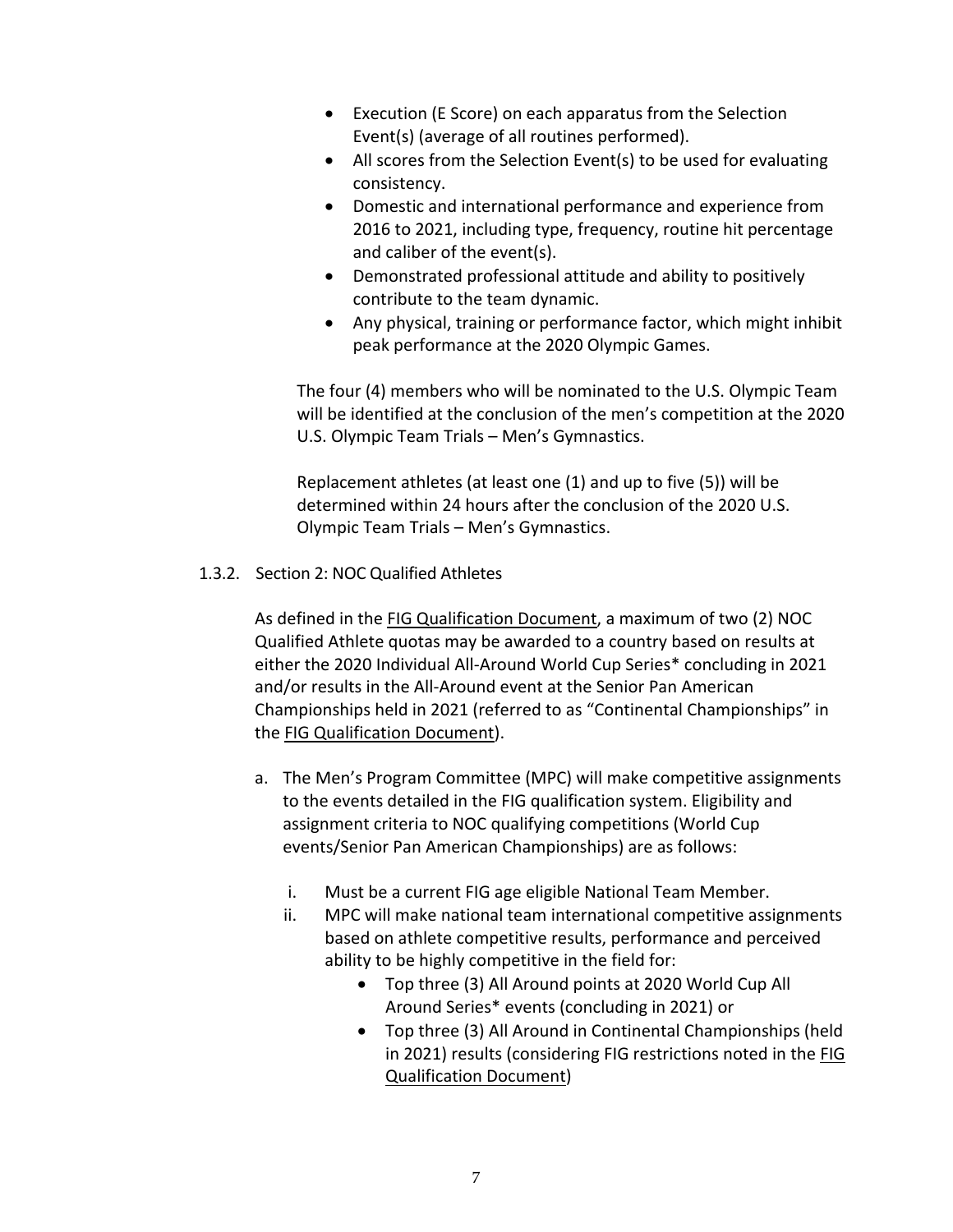The MPC will use the criteria referenced in Section 2.2. as applied to the results from all USA Gymnastics senior national competitions and FIG Sanctioned events from 2019, 2020 and 2021.

\*NOTE: The FIG has made changes to the All-Around World Cup Series due to complications arising from the COVID-19 pandemic. Please refer to the FIG Qualification Document for accurate information.

- b. Process for the selection of up to two (2) athletes to fill the NOC Qualified Athlete quota place(s) and participate in the 2020 Olympic Games is as follows:
	- i. The same methods outlined in Section 1.2.1. and 1.2.2. will establish the pool of athletes eligible to be selected to an NOC Qualified Athlete quota place(s).
	- ii. The 2020 Olympic Games Selection Committee will select up to two (2) athletes, provided those quota spots are qualified, based on the goal of maximizing medal potential in individual event competition at the 2020 Olympic Games using all of the criteria referenced in 1.3.1.e.ii., outside of the team scenarios.
- 1.3.3. Section 3: Nominative Qualified Athlete

A maximum of one (1) position will be awarded to an athlete by name to the 2020 Olympic Games based on the final results of the 2018-2019/2019-2020 FIG Individual Apparatus World Cup Series events (concluding in 2021) as defined in the FIG Qualification Document.

- a. The Men's Program Committee will make national team international competitive assignments to the Individual Apparatus World Cup Series events detailed in the FIG Qualification Document. Eligibility and assignment criteria for the Individual Apparatus World Cup Series events are as follows:
	- i. Must be a current National Team Member.
	- ii. MPC will make national team international competitive assignments based on the athlete's competitive results, performance and perceived ability to be highly competitive in the field for a number one world ranking in individual event points in the Individual Apparatus World Cup Series as defined in the FIG Qualification Document. The MPC will evaluate event assignment based on perceived ability to be highly competitive using the criteria referenced in 1.3.1.e.ii. as applied to all USA Gymnastics senior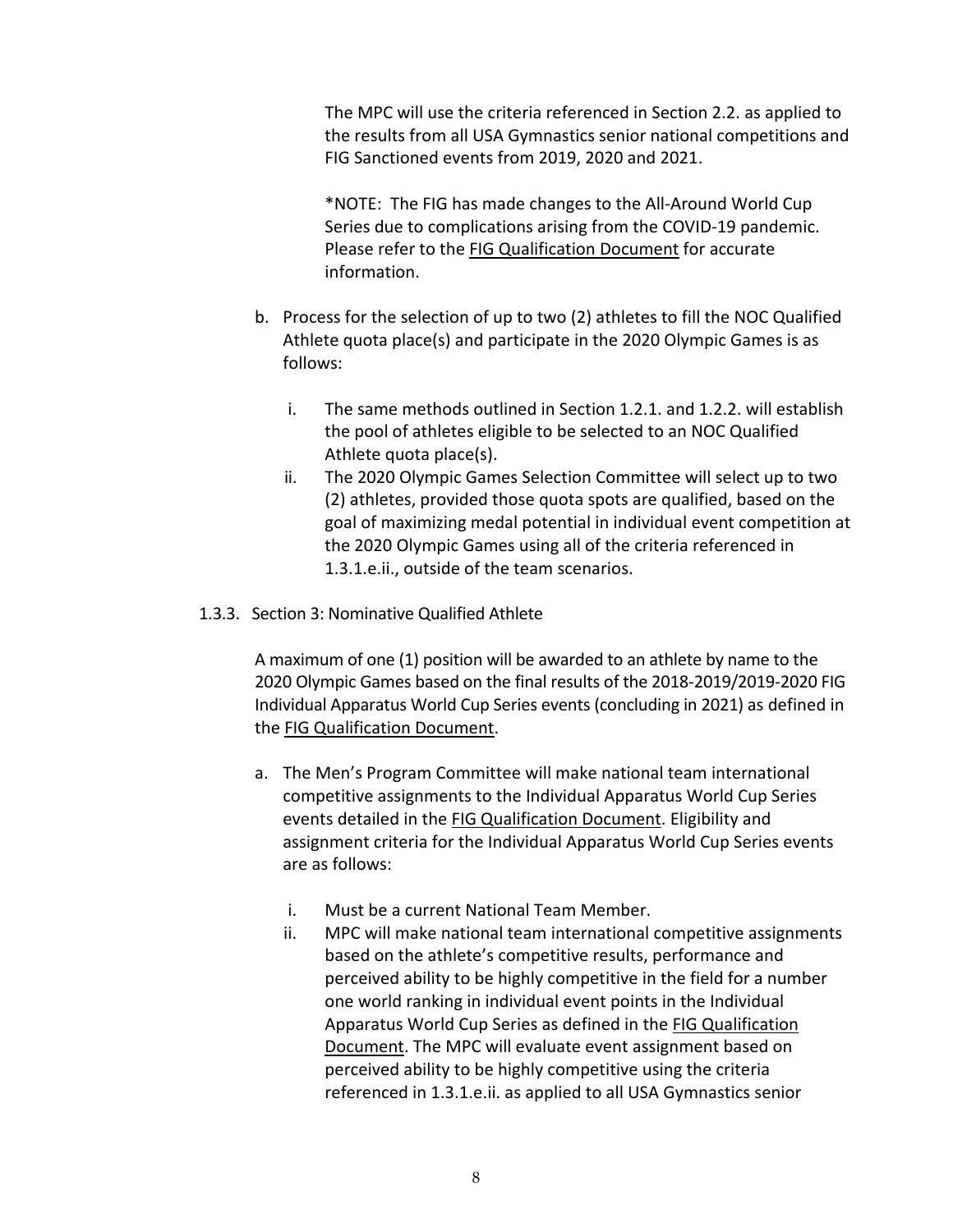national competitions and FIG-sanctioned events from 2018, 2019, 2020 or 2021.

- iii. An athlete may maintain his competition assignment based on ability to place in the top three (3) at assigned events on any individual event in order to stay competitive for the number one (1) points ranking, on a single event, in Individual Apparatus World Cup Series points as evaluated by the MPC following each World Cup event.
- b. An athlete who is ranked number one (1) on an individual event at the conclusion of the Individual Apparatus World Cup Series, according to the rules detailed in the FIG Qualification Document, has qualified himself by name to the 2020 Olympic Games. No replacement of this athlete is possible except as outlined in the FIG Qualification Document and there is no possibility to submit a petition for this position. In addition, an athlete who earns a nominative position to the Olympic Games must confirm their participation with the FIG as noted in the FIG Qualification Document, and once confirmed, that athlete is no longer eligible for consideration for the four-man Olympic team event.
- 1.4. Petition Procedures
	- 1.4.1. Notwithstanding the process identified in the preceding sections of these Selection Procedures, USA Gymnastics recognizes that extraordinary and unforeseen circumstances may occur which would cause an athlete otherwise deserving of a spot on the 2020 U.S. Olympic Team because of his previous competition results to be unable to participate in one or more steps in that process.

Petition Rights: Athletes may petition to USA Gymnastics for the right to:

- Enter the 2021 Winter Cup
- Enter the 2021 U.S. Championships
- Enter the 2020 U.S. Olympic Team Trials Men's Gymnastics held in 2021
- To be selected as a 2020 Olympic Games participating athlete

All petitions must state the specific injury, illness or unusual circumstance, which prohibited the athlete from participating in the competitive process (see Men's Rules and Policies at:

https://usagym.org/PDFs/Men/Rules/Rules%20and%20Policies/injurypetition.pdf).

In the case of a petition based upon an injury or illness, the petition must be accompanied by a physician's statement, and the nature and extent of that injury or illness is subject to verification by a doctor approved by USA Gymnastics.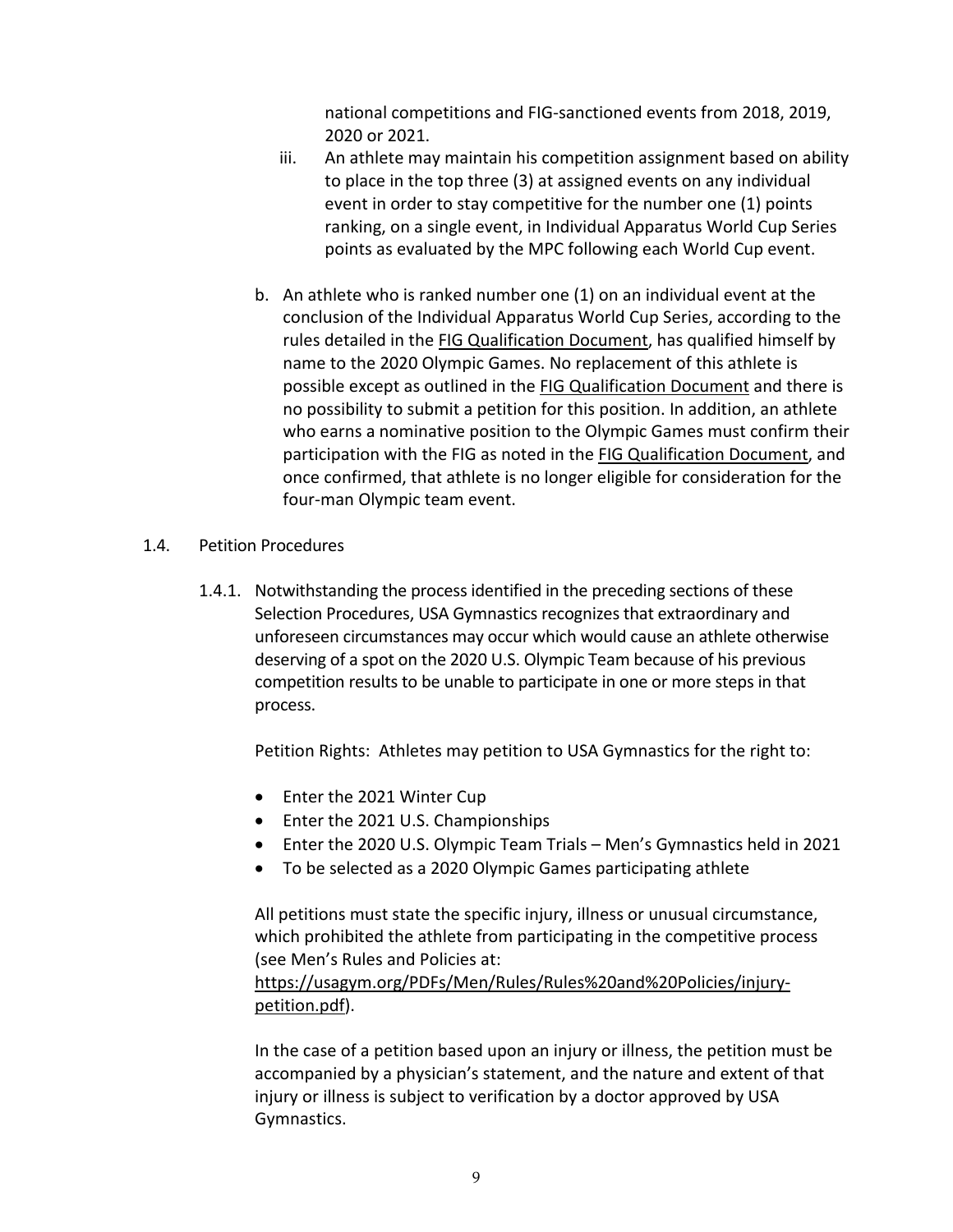Athletes must also be able to demonstrate through past competitive results from USA Gymnastics senior national or FIG Sanctioned events that they are highly competitive in the field with other athletes qualified for the 2021 Winter Cup, 2021 U.S. Championships, 2020 U.S. Olympic Team Trials – Men's Gymnastics or named Olympic team members, as applicable. This includes an athlete's D scores as well as overall performance in the specified events.

- a. Petition Procedures and Requirements
	- i. Only athletes who meet the following criteria may submit a petition:
		- A petition to enter the 2021 Winter Cup or 2021 U.S. Championships may be submitted by any athlete.
		- A petition to enter the 2020 U.S. Olympic Team Trials Men's Gymnastics may only be submitted by an athlete who is or has been a Senior National Team Member in 2016, 2017, 2018, 2019, 2020 or 2021.
		- A petition directly onto the 2020 U.S. Olympic Team may only be submitted by an athlete who was an Olympic or World Team member in 2016, 2017, 2018 or 2019 and who has participated in a minimum of one day of competition at a selection event as noted in 1.3.1.a. or 1.3.1.c., or by an athlete who has participated in a Selection Event and is in the first, second or third position in the 2021 10-Point Program based on any completed sessions of competition. Further if an athlete has completed less than two days of competition at the selection event(s), his average scores (final score, D Score and E score for each event) based on competition participation at any or all of the following:
			- the 2019 U.S. Championships
			- 2020 and 2021 Winter Cup and
			- at all FIG Sanctioned events in 2019, 2020 and 2021 will be used for the purpose of evaluating performance comparison for the team score scenarios noted in 1.3.1.e.
	- ii. Petitions to the 2021 Winter Cup, 2021 U.S. Championships and 2020 U.S. Olympic Team Trials – Men's Gymnastics will be considered for approval by the Men's Program Committee (MPC).
		- Petitions to the 2021 Winter Cup and 2021 U.S. Championships must be submitted in writing to the Vice President of Men's Program no later than the published registration and/or petition deadline for the 2021 Winter Cup or the 2021 U.S. Championships. All petitions will be resolved within fourteen days of the petition deadline.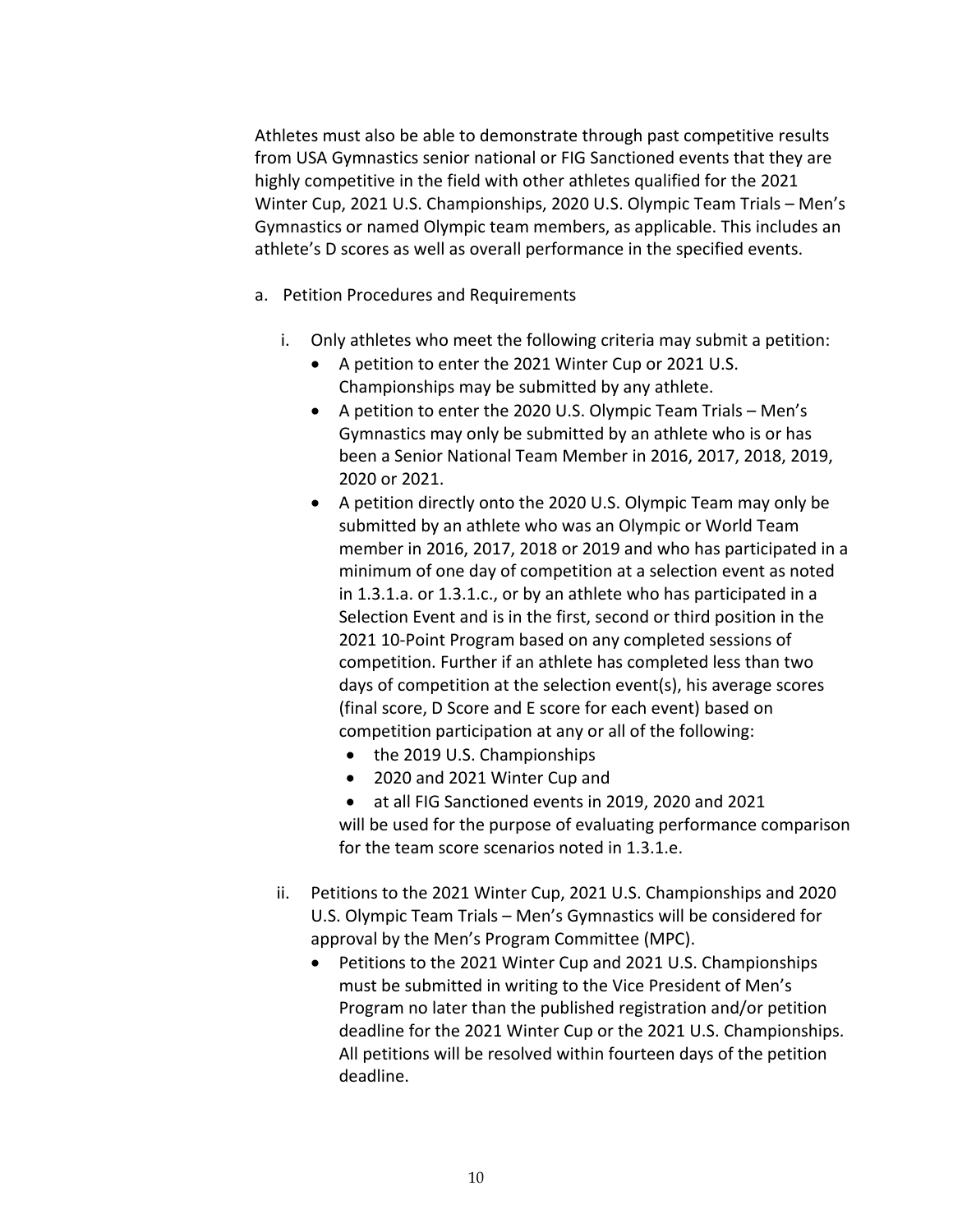- Petitions to the 2020 U.S. Olympic Team Trials Men's Gymnastics must be submitted in writing to the USA Gymnastics Vice President of Men's Program no later than the published registration deadline for the 2021 U.S. Championships. All petitions will be resolved within seven days of the petition deadline.
- For those athletes who must withdraw from competition at the 2021 U.S. Championships, the petition is due on the date of withdrawal from the 2021 U.S Championships, or for those athletes who participated in any portion of the 2021 U.S. Championships, by the conclusion of the 2021 U.S. Championships. All petitions will be resolved within 48 hours of the conclusion of the 2021 U.S. Championships.
- iii. The 2020 Olympic Games Selection Committee will consider petitions directly onto the 2020 U.S. Olympic Team. In order to be considered by the Selection Committee, petitions onto the 2020 U.S. Olympic Team must be submitted in writing to USA Gymnastics Vice President of Men's Program as soon as practical after the athlete becomes aware of his inability to participate in the applicable qualification competition(s).
	- For those athletes who must withdraw from competition at the 2020 U.S. Olympic Team Trials – Men's Gymnastics, the petition is due on the date of withdrawal from the 2020 U.S. Olympic Team Trials – Men's Gymnastics, or for those athletes who participated in any portion of the 2020 U.S. Olympic Team Trials – Men's Gymnastics, by the conclusion of the 2020 U.S. Olympic Team Trials – Men's Gymnastics.
- iv. An athlete who successfully petitions onto the 2020 U.S. Olympic Team will be named at the conclusion of the 2020 U.S. Olympic Team Trials – Men's Gymnastics along with the other nominated team members.
- v. A successfully petitioned 2020 U.S. Olympic Team athlete will be required to demonstrate readiness at the 2020 Olympic Games Team Preparation Camp noted in Section 9. The criteria for demonstrating readiness are:
	- The 2020 Olympic Games Selection Committee will inform the athlete on which events he must show readiness at the preparation camp. The athlete must perform full routines at the preparation camp on those events (he may also perform routines on the other events).
	- All of the athlete's routines will be judged by a minimum of two (2) judges who participated as judges at the 2020 U.S. Olympic Team Trials – Men's Gymnastics.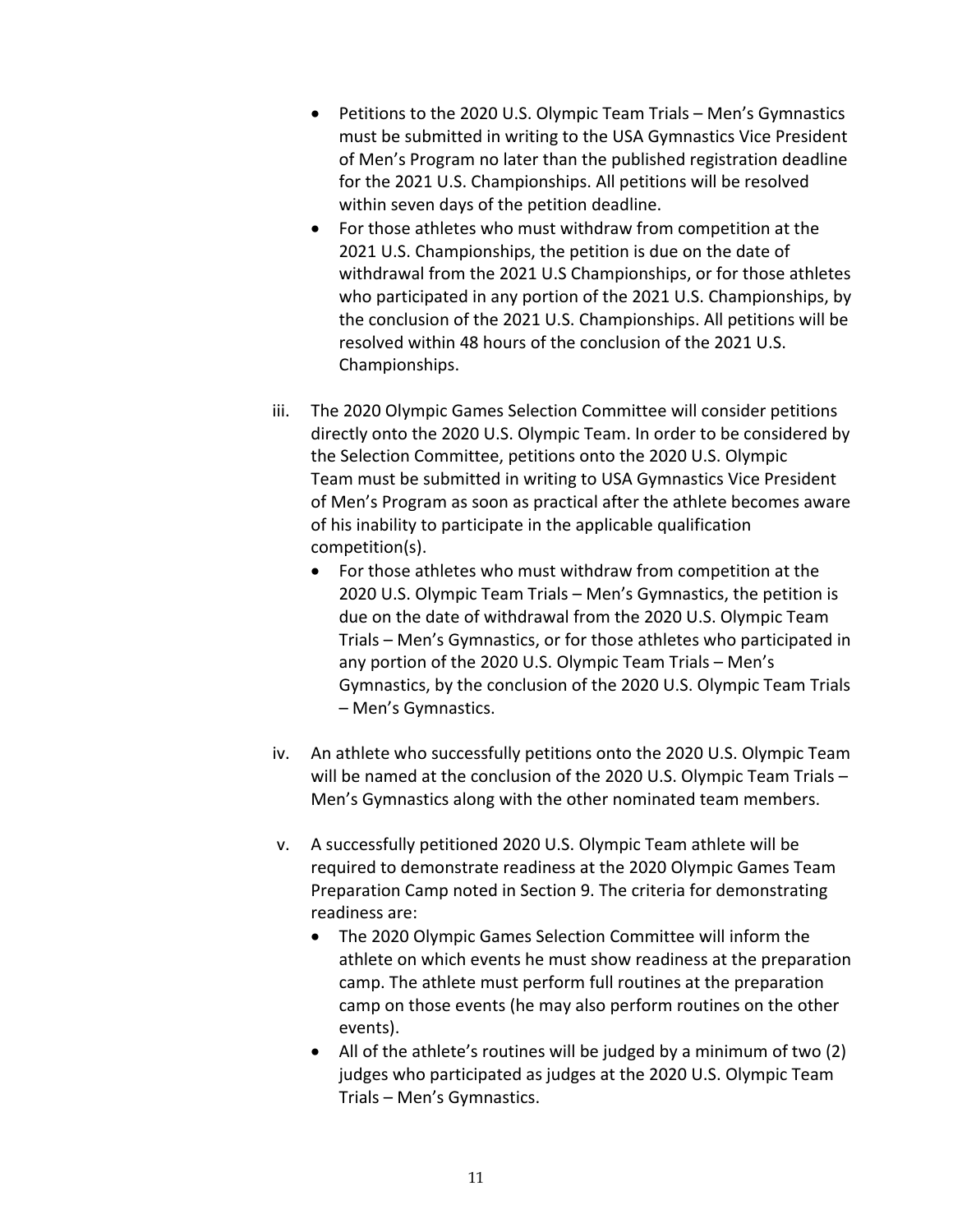- The Selection Committee will use the scores from the routines the athlete performed at the preparation camp and apply the selection criteria referenced in 2.2. to evaluate the athlete's performance to assess whether the athlete would have been named to the 2020 U.S. Olympic Team.
- If the Selection Committee determines that the athlete's performance is not at the level necessary to have been named to the 2020 U.S. Olympic Team, then the athlete will not have shown readiness and will be removed from the 2020 U.S. Olympic Team.
- Replacement of the athlete will follow the guidelines described in Section 4.
- b. There is no possibility to petition for a Nominative Olympic Games petition as described in 1.3.3.

## **2. DISCRETIONARY SELECTION (if applicable)**

2.1. Provide rationale for utilizing discretionary selection (if any):

The sport of gymnastics is a subjectively judged event. In the selection of athletes who will compete together as a team, it is difficult to make selection decisions based solely by the rank order to be competitive for both team and individual event medals. The current rules do not require athletes to compete on all events, which necessitate evaluating relative event strength and contribution to total team or event scores in order to maximize medal potential.

2.2. List the discretionary criteria and explain how they will be used (if any):

Refer to the Factors to be considered for Discretionary Selection provided in section 1.3.1.e.i-ii. for a description of the discretionary criteria and how they will be used.

2.3. Provide the name of the committee that will be responsible for making discretionary selections, along with a complete list of the members' titles currently serving on the committee:

| ivien s Program Committee                        |  |  |  |
|--------------------------------------------------|--|--|--|
| Title                                            |  |  |  |
| Junior Representative                            |  |  |  |
| Junior Representative                            |  |  |  |
| Senior Representative                            |  |  |  |
| Senior Representative                            |  |  |  |
| Athlete Representative                           |  |  |  |
| Athlete Representative                           |  |  |  |
| Vice President of Men's Program, Voice - no vote |  |  |  |
| High Performance Director, Voice - no vote       |  |  |  |
|                                                  |  |  |  |

# **Men's Program Committee**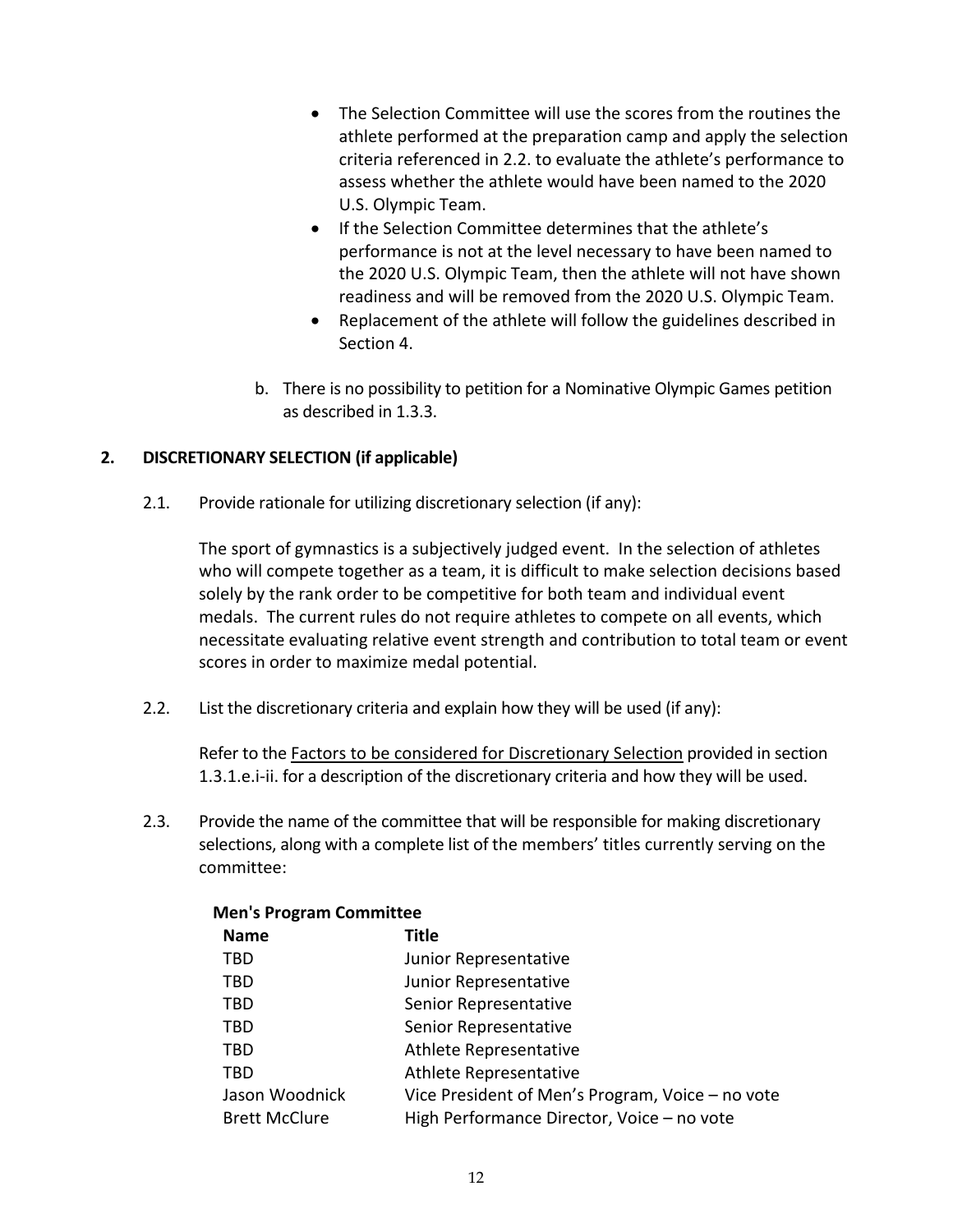| TBD | National Gymnastics Judges Association (NGJA) |
|-----|-----------------------------------------------|
|     | Representative, Voice – no vote               |

### **2020 Olympic Games Selection Committee**

| <b>Name</b>          | Title                                                                 |
|----------------------|-----------------------------------------------------------------------|
| <b>TBD</b>           | Coach Representative                                                  |
| <b>TBD</b>           | Coach Representative                                                  |
| <b>TBD</b>           | Athlete Representative                                                |
| <b>TBD</b>           | Athlete Representative                                                |
| <b>TBD</b>           | At large Representative (may be a coach, athlete or<br>administrator) |
| <b>Brett McClure</b> | <b>High Performance Director</b>                                      |
| Jason Woodnick       | Vice President of Men's Program $-$ Voice $-$ no vote                 |
| $*Indonondont$       | Annointed by LICA Cymnaetics Board of Directors                       |

'Independent Observer of Procedure (no voice – no vote) Appointed by USA Gymnastics Board of Directors

\* An Independent Observer of Procedure appointed by a sub-committee of the USA Gymnastics Board of Directors will be present at the final selection meeting (no voice, no vote).

In the event that any Selection Committee member is unable to fulfill the obligations of the Selection Committee or continue for any reason, the Men's Program Committee will name a replacement.

2.3.1. Specify the process that will be used to identify and handle any potential conflicts of interest involving a member of the committee.

USA Gymnastics Conflict of Interest Policy for Athlete Selection defines the process that is used to handle any potential conflicts of interest and is found here:

https://usagym.org/pages/men/pages/selection\_procedures.html

### **3. REMOVAL OF ATHLETES**

3.1. Prior to entry by name to the Local Organizing Committee by the USOPC, USA Gymnastics has jurisdiction over potential nominees.

An athlete who is to be nominated to the Team by USA Gymnastics may be removed for any of the following reasons, as determined by USA Gymnastics:

- 3.1.1. Voluntary withdrawal. Athlete must submit a written letter to the President/CEO of USA Gymnastics.
- 3.1.2. Injury or illness, which inhibits peak performance as certified by a physician (or medical staff) approved by USA Gymnastics. If an athlete refuses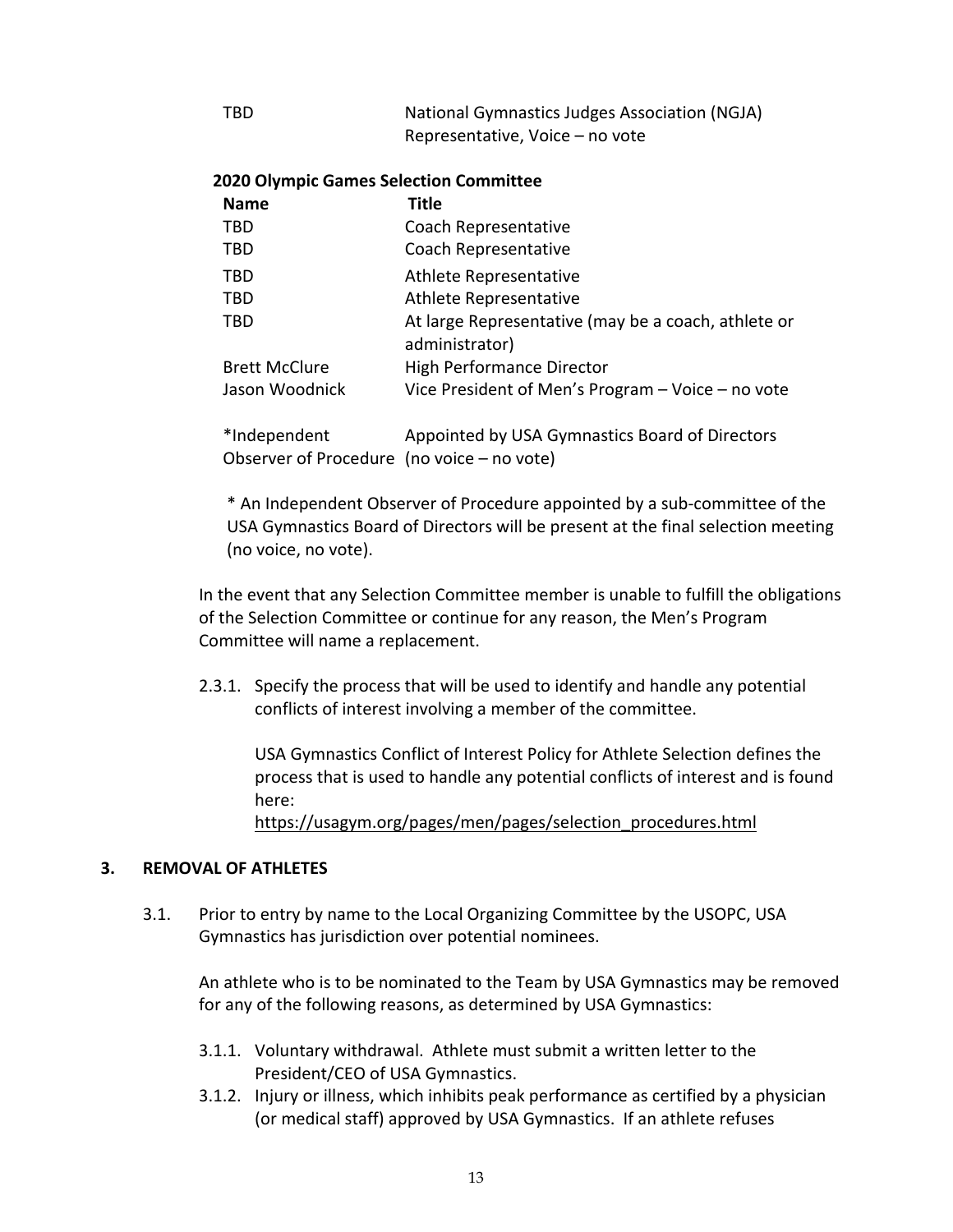verification of his illness or injury by a physician (or medical staff) approved by USA Gymnastics, his injury will be assumed to be disabling and he may be removed.

- 3.1.3. Violation of USA Gymnastics' Code of Ethical Conduct, National Team Agreement, or Men's Program Manual, which may be found online at https://usagym.org/pages/men/pages/selection\_procedures.html and https://usagym.org/pages/men/pages/rules\_policies.html.
- 3.1.4. Failure to participate in Mandatory Training as defined in Section 9 of these procedures.
- 3.1.5. Failure to show readiness in the case of a petitioned athlete as described in 1.4.1.a.v.

An athlete who is removed from the Team pursuant to this provision has the right to a hearing per USA Gymnastics Grievance Process, and the USOPC's Bylaws, Section 9.

- 3.2. Once athlete entries have been submitted to the Local Organizing Committee by the USOPC, the USOPC has jurisdiction over the Team, at which time, in addition to any applicable USA Gymnastics Code of Conduct, the USOPC's Code of Conduct and Grievance Procedures apply. The USOPC's Code of Conduct and Grievance Procedures can be found: www.teamusa.org/Footer/Legal/Governance-Documents www.teamusa.org/Athlete-Ombudsman/Games-and-Competition
- 3.3. An athlete may be removed as a nominee to the Team or from the Team for an adjudicated violation of IOC, WADA, FIG, USADA and/or USOPC anti-doping protocol, policies and procedures, as well as the Policies and Procedures of the U.S. Center for SafeSport, the USOPC Athlete Safety Policy and USAG's SafeSport policies, as applicable.

## **4. REPLACEMENT OF ATHLETES**

- 4.1. Describe the selection and approval process for determining replacement athlete(s) should a vacancy occur:
	- 4.1.1. Prior to submission of entries by name to the Local Organizing Committee, including any applicable group or committee:

If necessary, the Selection Committee will identify which of the replacement athletes (as defined in 1.3.1.) will be selected to replace a previously nominated athlete using the Discretionary Selection criteria referenced in Section 2.2.

4.1.2. After submission of entries by name to the Local Organizing Committee, including any applicable group or committee: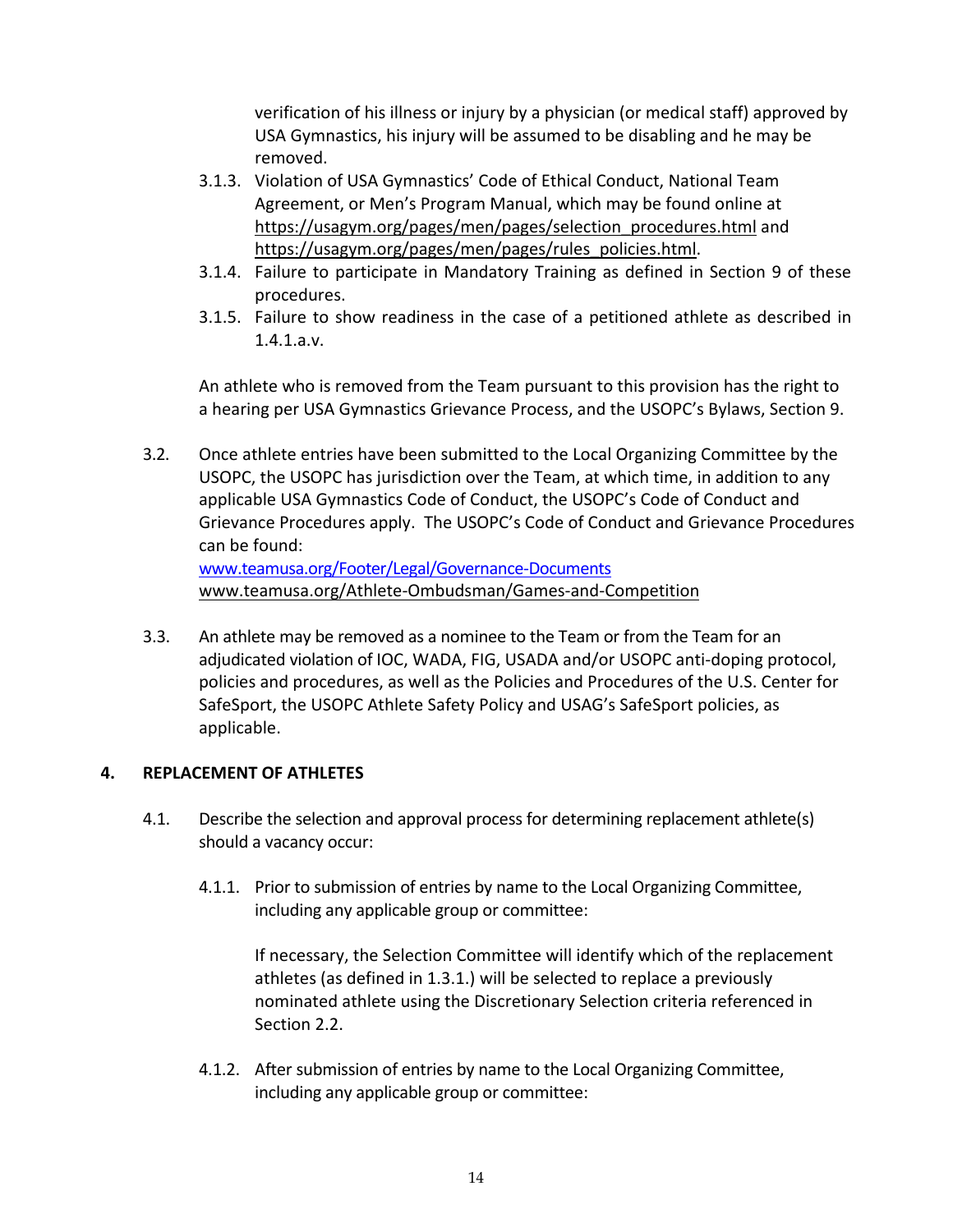- After acceptance by the USOPC but prior to departure to the Olympic Games Preparation Camp, the 2020 Olympic Games Selection Committee will determine which of the replacement athletes will be selected to replace a previously nominated athlete, if necessary, using the Discretionary Selection criteria referenced in Section 2.2.
- After arrival at the mandatory Olympic Games Preparation Camp and until the start of 2020 Olympic Games participation, the 2020 Olympic Games Selection Committee will determine which replacement athlete will be selected to replace a previously nominated athlete, if necessary, using the Discretionary Selection criteria referenced in Section 2.2.

### **5. SUPPORTING DOCUMENTS**

A 2020 Olympic Games Athlete Selection Committee Report, outlining the work and decisions of the selection committee, will be made available for distribution to all athletes and coaches who participated in the selection events within a reasonable amount of time after the conclusion of the 2020 U.S. Olympic Team Trials – Men's Gymnastics. The report will be made public on the USA Gymnastics website. USA Gymnastics retains the sole discretion to determine the contents and timing of the report.

USA Gymnastics will retain the approved Selection Procedures and all supporting documents, including scouting or evaluation forms, etc., and data from the selection process for six months past the date of the Closing Ceremony of the Games.

### **6. REQUIRED DOCUMENTS**

In addition to the USOPC Code of Conduct, the following documents are required to be adhered to/signed by an athlete as a condition of nomination to the Olympic Games and can be found online at https://usagym.org/pages/men/pages/selection\_procedures.html:

USA Gymnastics Safe Sport Policy USA Gymnastics Code of Ethical Conduct National Team Agreement Men's National Team Program Manual

### **7. PUBLICITY/DISTRIBUTION OF PROCEDURES**

The USOPC approved Selection Procedures (complete and unaltered) will be posted/published by USA Gymnastics in the following locations:

### 7.1. USAG website: https://usagym.org/pages/men/pages/selection\_procedures.html

These procedures will be posted as soon as possible, but not more than five (5) business days following notice of approval by the USOPC.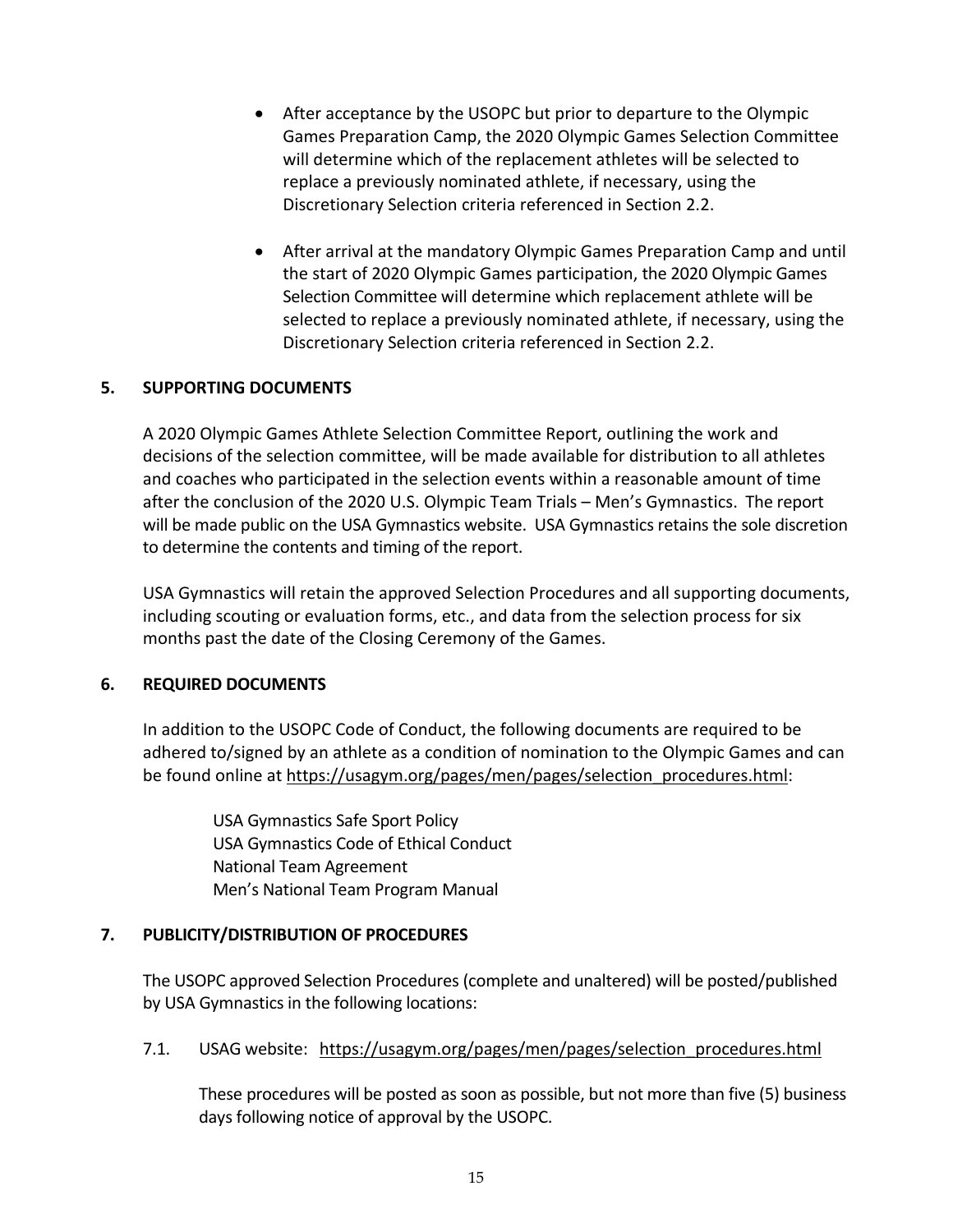7.2. Other: Direct email distribution to age-eligible National Team Members and their personal coaches.

### **8. DATE OF NOMINATION**

The Nomination of Athletes form, including replacements, will be announced to all athletes and submitted to the USOPC on or before: June 28, 2021

### **9. MANDATORY TRAINING AND/OR COMPETITION**

Specify the location, schedule and duration of mandatory training and/or competition:

An Olympic Team preparation camp will be held following the 2020 U.S. Olympic Team Trials – Men's Gymnastics. All 2020 U.S. Olympic Team members and named replacement athletes are required to attend for the duration of the camp. Olympic Team camp location, dates, schedule and requirements will be distributed by email to all participants qualified to the 2020 U.S. Olympic Team Trials – Men's Gymnastics and their coaches following the 2021 U.S. Championships with a minimum of 30 days' notice prior to the start of the camp.

Waivers from this camp are not permitted, unless there are extraordinary circumstances. In that case, it is reviewed and either accepted or rejected by the USA Gymnastics High Performance Director, Vice President of Men's Program and an athlete representative. Any unexcused absence will serve as cause for removal from the 2020 U.S. Olympic Team with the right to a hearing pursuant to the USA Gymnastics Grievance Process or Section 9 of USOPC Bylaws.

## **10. ANTI-DOPING REQUIREMENTS**

Athletes must adhere to all IOC, PASO, WADA, FIG, USADA and USOPC anti-doping protocols, policies and procedures, as applicable. This includes participation in Out-of-Competition Testing as required by the IOC, PASO, WADA, FIG, USADA and USOPC Rules, as applicable.

### **11. DEVELOPMENT OF SELECTION PROCEDURES**

The following committee/group (include names and titles) was responsible for creating these Selection Procedures:

| <b>Name</b>     | Title                            |
|-----------------|----------------------------------|
| Mike Serra      | Chairman & Junior Representative |
| Randy Jepson    | Senior Representative            |
| Karl Ziehn      | Senior Representative            |
| Sergei Pakanich | Junior Representative            |
| Steven Legendre | Athlete Representative           |

# **Men's Program Committee**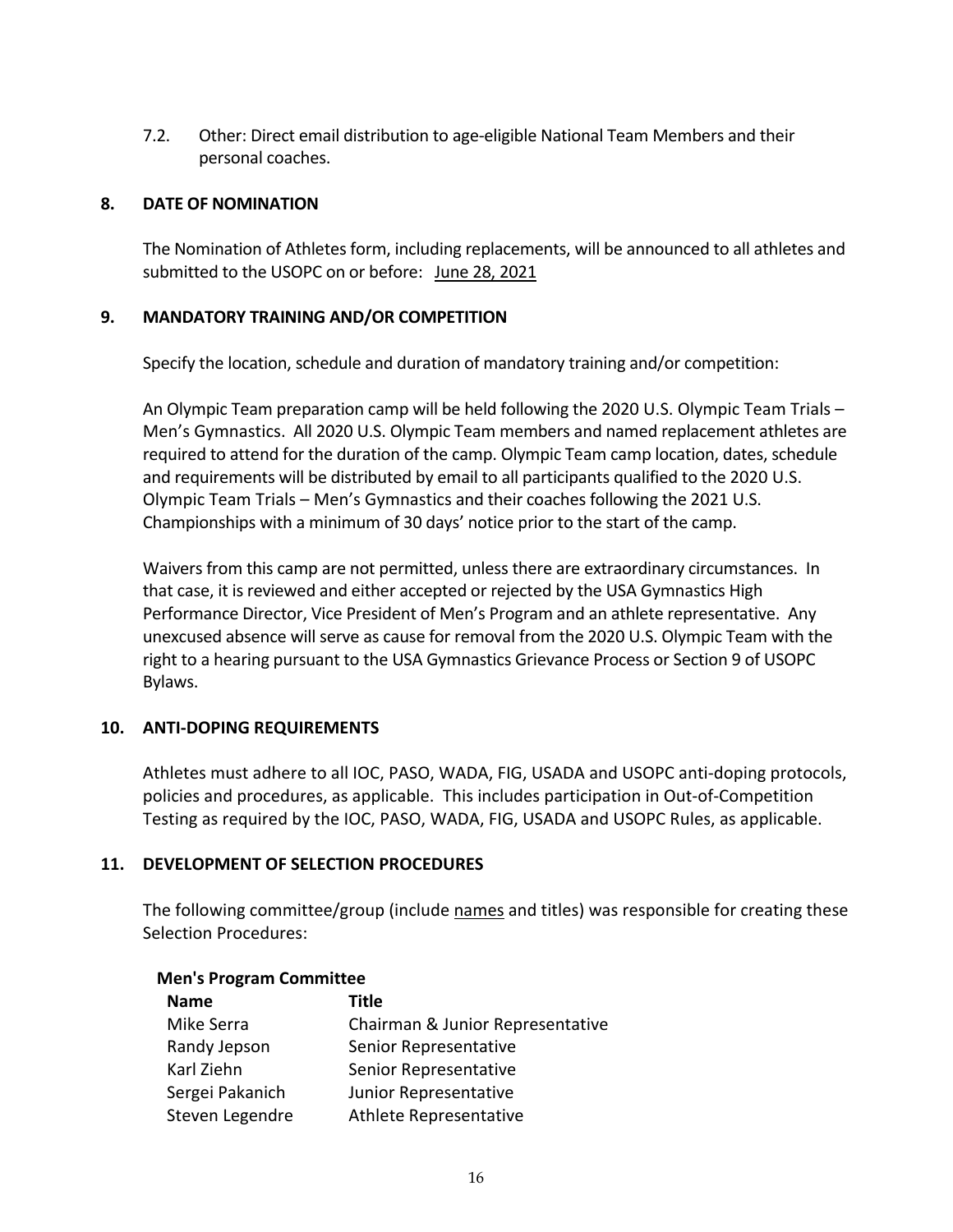| Sho Nakamori         | Athlete Representative                                      |
|----------------------|-------------------------------------------------------------|
| Dennis McIntyre      | Vice President of Men's Program, Voice – no vote ex-efficio |
| <b>Brett McClure</b> | High Performance Director, Voice - no vote                  |
| Mike Juszczyk        | NGJA Representative, Voice - no vote                        |

#### **12. NGB BYLAWS AND GRIEVANCE PROCEDURES**

USA Gymnastics Bylaws and Grievance Procedures can be found at: https://usagym.org/PDFs/About%20USA%20Gymnastics/Governance/usag-bylaws.pdf https://usagym.org/pages/aboutus/pages/about\_usag.html (go to 'Governance')

#### **13. INTERNATIONAL DISCLAIMER**

These procedures are based on IOC and/or FIG rules and regulations as presently known and understood. Any change in the selection procedures caused by a change in IOC and/or FIG rules and regulations will be distributed to the affected athletes immediately. The selection criteria are based on the latest information available to USA Gymnastics. However, the selections are always subject to unforeseen, intervening circumstances, and realistically may not have accounted for every possible contingency.

If any force of nature, or force majeure, should cause the alteration or cancellation of any of the selection events listed in this document, these selection procedures will be revised, pursuant to their resubmission to the USOPC.

### **14. ATHLETE OMBUDSMAN**

The Athlete Ombudsman provides cost-free, independent and confidential advice regarding athlete rights, grievance procedures and any other related guidance pertaining to selection procedures and can assist in mediating disputes between athletes and their NGB.

To contact the Athlete Ombudsman Office: PHONE: (719) 866-5000 EMAIL: ombudsman@usathlete.org WEBSITE: www.usathlete.org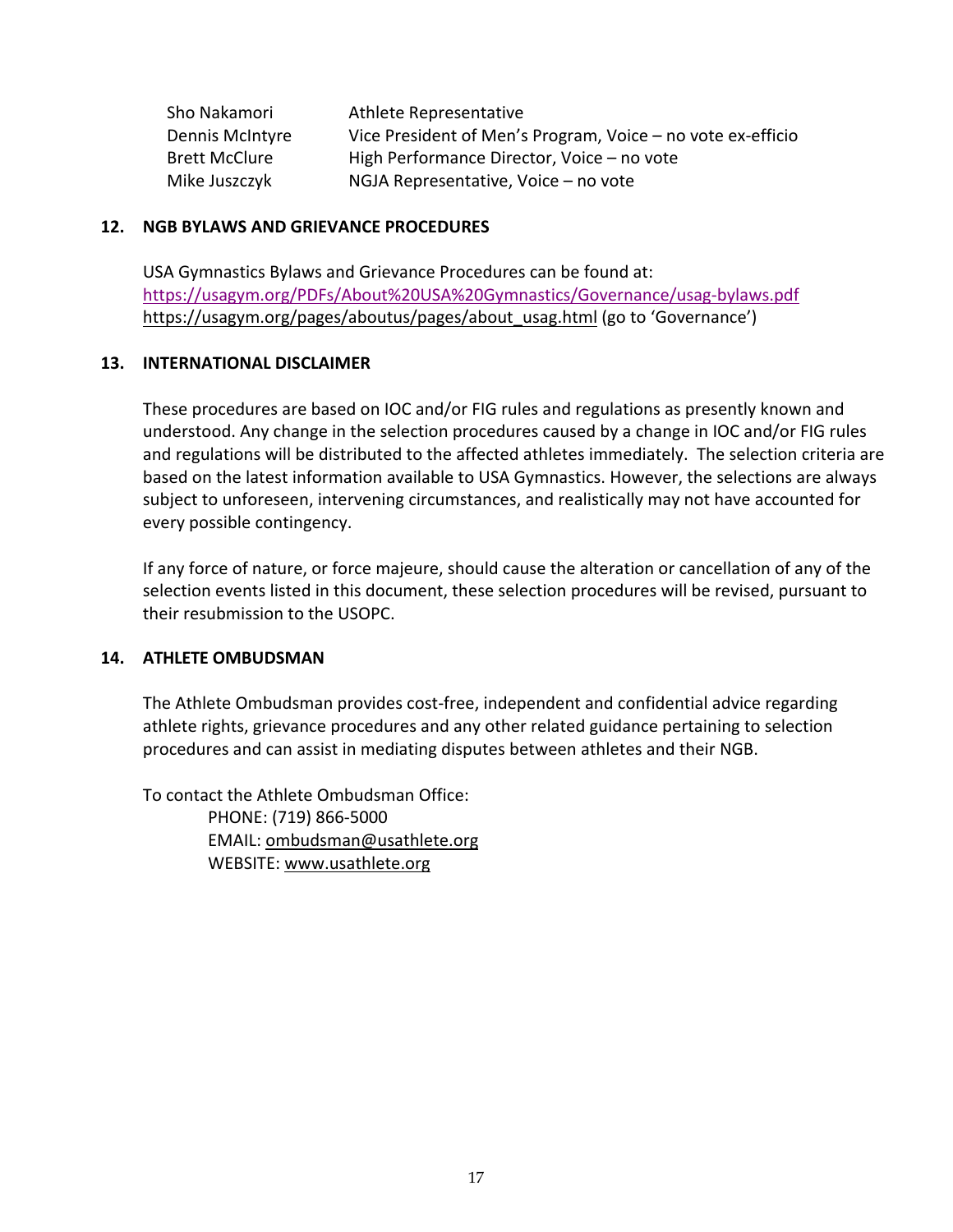#### **15. USA GYMNASTICS SIGNATURES**

**I certify that I have read and understand the standards/criteria set by the IOC, USOPC and FIG and incorporated those standards/criteria into our Selection Procedures. I further certify that the information provided herein regarding Athlete Selection Procedures represents the method approved by USA Gymnastics.**

| <b>Position</b>                                                      | <b>Print Name</b> | <b>Signature</b> | Date                        |
|----------------------------------------------------------------------|-------------------|------------------|-----------------------------|
| President/CEO<br><b>USA Gymnastics</b>                               | Li Li Leung       |                  | June 2, 2021                |
| Vice President of<br>Men's Program                                   | Jason Woodnick    |                  | June 2,<br>2021             |
| <b>USOPC Athletes'</b><br><b>Advisory Council</b><br>Representative* | Serena Lu         |                  | $H\ddot{\theta}$ c $0*0.0/$ |

\* If the USOPC AAC Representative has delegated authority to the Alternate AAC Representative to sign the Selection Procedures, attach a letter from the AAC Representative indicating the reason he/she has delegated authority.

\* Signature by the Athlete Representative constitutes that he/she has read and understands the Selection Procedures. If the Athlete Representative reads and does not agree with the Athlete Selection Procedures being submitted by the NGB, he/she may submit those reasons in writing to the USOPC Sport Performance Team.

\* If, for some reason, a sport does not have an elected USOPC AAC Representative, the NGB must designate an athlete from that sport to review and sign the Selection Procedures.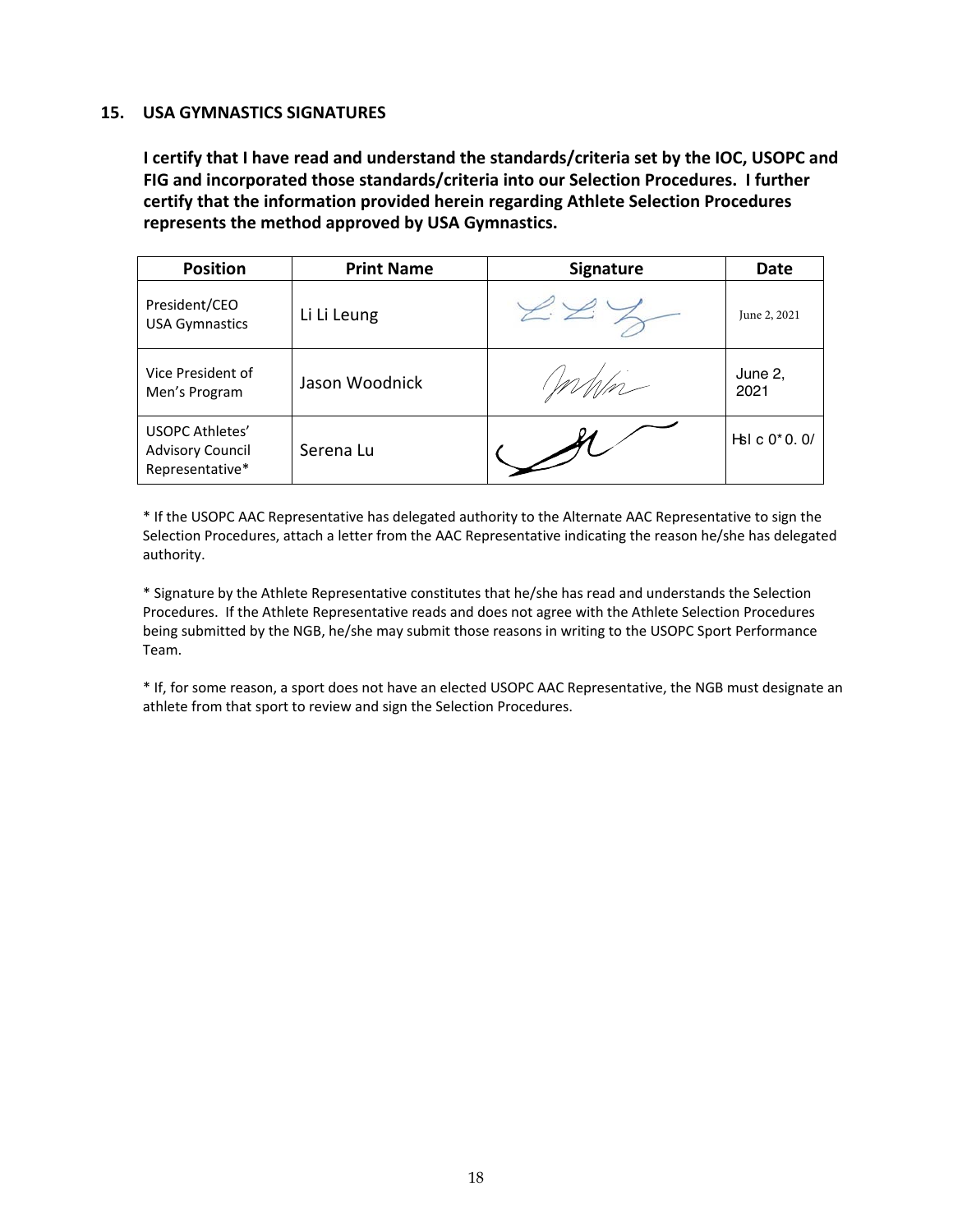# **USA GYMNASTICS ATHLETE SELECTION PROCEDURES 2020 OLYMPIC GAMES MEN'S ARTISTIC GYMNASTICS MAY 8, 2019 AMENDED FEBRUARY 11, 2020 AMENDED JULY 23, 2020 AMENDED JANUARY 25, 2021 AMENDED APRIL 23, 2021**

Note: Following the IOC's announcement that the Tokyo 2020 Olympic Games have been rescheduled to take place July 23 – August 8, 2021, it was confirmed that these Games would still be referred to as the Olympic Games Tokyo 2020. Therefore, any references to the Olympic qualification system, Olympic Team, Olympic Trials, Olympic Team Preparation Camp and/or Olympic Games still reflect '2020' in these selection procedures.

### **1. SELECTION SYSTEM**

- 1.1. Provide the minimum eligibility requirements for an athlete to be considered for selection to the Team:
	- 1.1.1. Nationality/Passport requirements:
		- Athlete must be a national of the United States at the start of the Tryout Events (1.2.1.).
		- Athlete must hold a valid U.S. passport that will not expire for six (6) months after the conclusion of the Games.
	- 1.1.2. Minimum International Olympic Committee (IOC), standards for participation:

Any competitor in the Olympic Games must be a national of the country of the National Olympic Committee (NOC) which is entering such competitor. For additional information regarding an athlete who is a national of two (2) or more countries, has changed his or her nationality or acquired a new nationality, refer to the Olympic Charter (Rule 41).

- 1.1.3. Minimum International Gymnastics Federation (FIG) standards for participation (if any):
	- Athlete must be a minimum of 18 years of age by December 31, 2021 2020 (born on or before December 31, 2003 2002).
	- Hold a valid FIG License until the end of the 2020 Olympic Games Artistic Gymnastics competitions.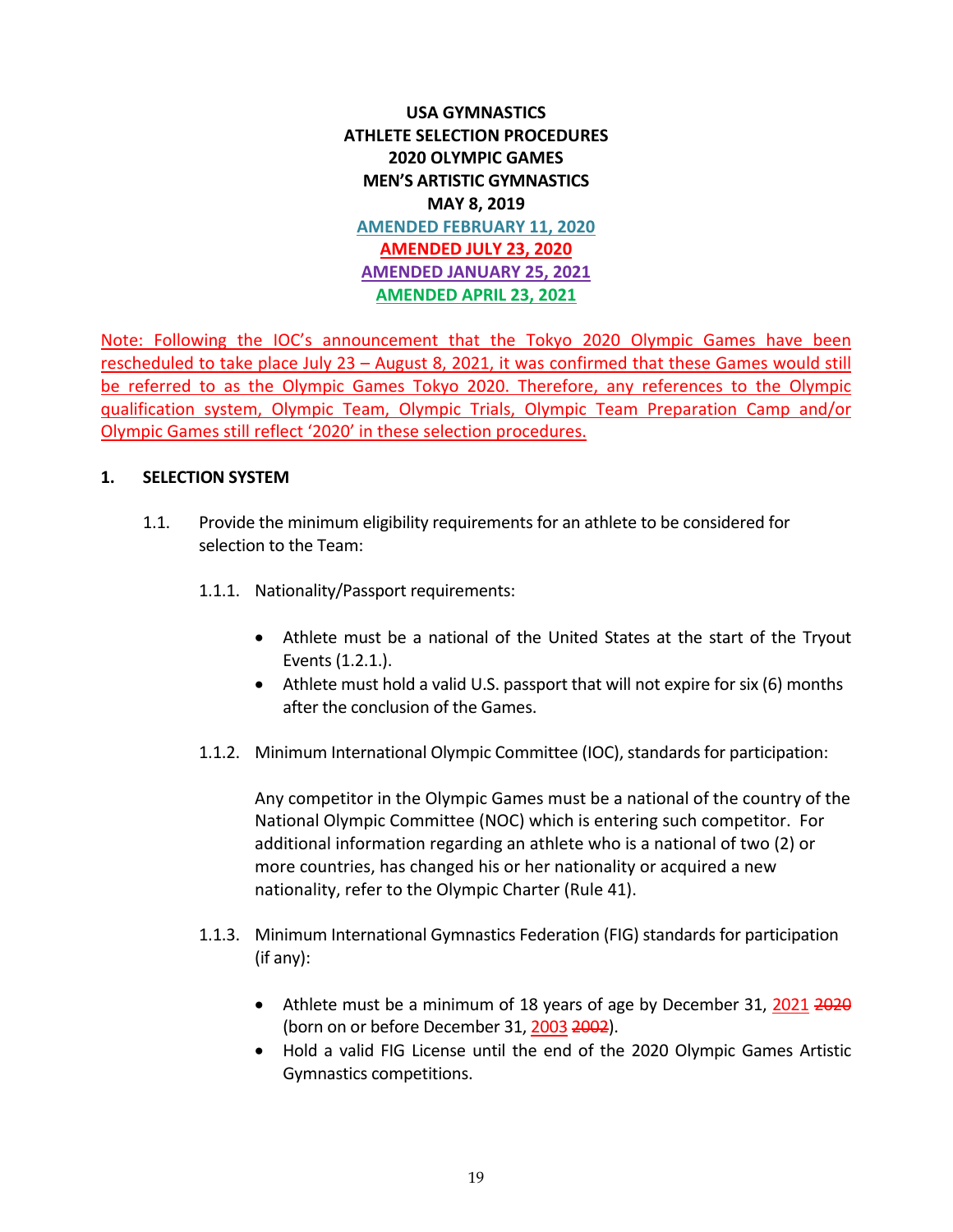- 1.1.4. Other requirements (if any):
	- Athlete must successfully complete all Games Registration requirements by stated deadline.
	- Athlete must be a member in good standing with USA Gymnastics at the time of nomination.
	- Any athlete age 18 or older will be required to undergo a background screen in accordance with the current USOPC Background Check Policy.
	- Any athlete age 18 or older as of the Closing Ceremony will be required to complete the U.S. Center for SafeSport's online training.
- 1.2. Tryout Events:
	- 1.2.1. Provide the event names, dates and locations of all trials, events and camps to be used as part of the selection process.

Additional information regarding the final competition dates, competition schedule and the competition format will be published via the men's page of the USA Gymnastics website at

https://usagym.org/pages/men/events/program\_events.html.

- a. 2021 U.S. Championships: June 3-6, 2021, Fort Worth, Texas 2020 U.S. Championships: June 4-7 4-9, 2020, Fort Worth, Texas at a site to be determined and published no less than 90 days prior to the first day of scheduled competition.
- b. 2020 U.S. Olympic Team Trials Men's Gymnastics: June 24-27, 2021 25- 28, 2020, St. Louis, Missouri.

2018/2019 and 2019/2020 Individual Apparatus World Cup Series: Nov. 2018 – March 2019 and Nov. 2019 – June 2021 March 2020

• A quota place may be earned as a nominative berth (by name) based on results from the FIG Individual Apparatus World Cup Series events. See 1.3.3. below and the FIG Qualification System for Tokyo 2020 for details. For schedules and venues for the series of events, the FIG calendar is found at www.gymnastics.sport/site/events/search.php?type=sport#filter.

In addition, the 2020 Olympic Games Team Preparation Camp may also be used to determine/finalize nominations to the team [see 1.4.1.a.v. (Petition Procedures) and Section 9 (Mandatory Training)].

- 1.2.2. Provide event names, dates, locations and description of how athletes qualify for the trials, events and camps listed above in 1.2.1. (if any).
	- a. Athletes may qualify to compete in the 2021 2020 U.S. Championships through the following methods: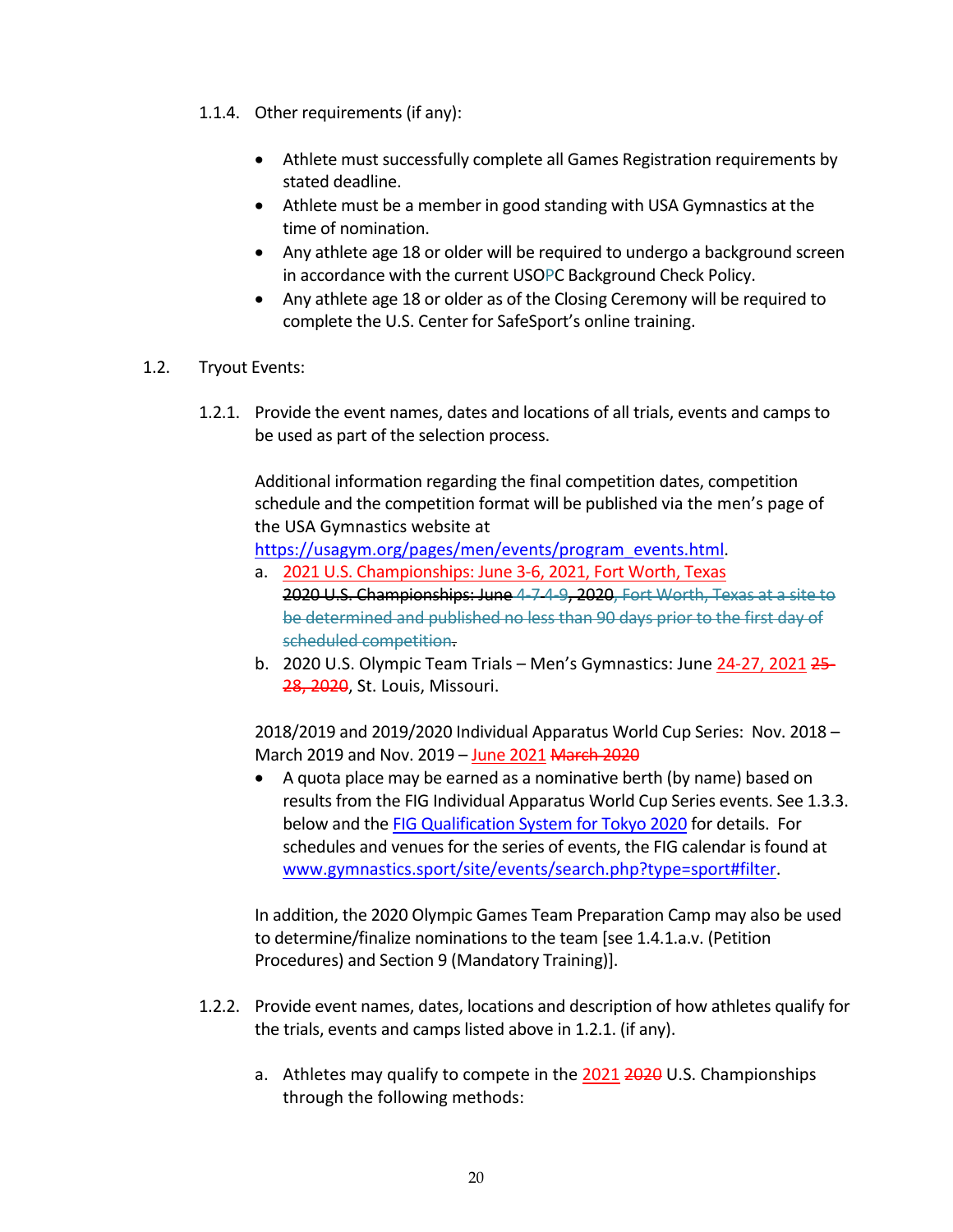- Senior National Team members who are named following the 2021 2020 Winter Cup (Feb. 26-28, 2021, Indianapolis, IN) Challenge (Date and location TBD February 19-20, 2020, Las Vegas, Nevada). For more information, go to Men's Program Rules and Policies at /usagym.org/pages/men/pages/rules\_policies.html "National Team Program" under Rules at /usagym.org/pages/men/pages/index.html.
- All athletes who qualify to compete at  $\frac{1}{2020}$  Day 1  $\frac{2}{2}$  of the 2021 Winter Cup Challenge Finals in the Senior Division (approximately 42 28 athletes) will qualify to compete in the 2021 2020 U.S. Championships. For qualification procedures for the Winter Cup, go to https://usagym.org/pages/men/events/program\_events.html.
- From the 2021 2020 NCAA Championships: The 6 top-ranked athletes who are U.S. citizens in the All Around event at the 2021 2020 NCAA Championships (who are not already qualified to the 2021 2020 U.S. Championships through one of the methods outlined above), provided they finish in the top-12 All Around athletes.
- An athlete may petition to compete in the 2021 2020 U.S. Championships using the process described in Section 1.4.
- b. Athletes may qualify to compete in the 2020 U.S. Olympic Team Trials Men's Gymnastics through the following methods:
	- By being named to the Senior National Team following the 2021 2020 U.S. Championships.
		- $\theta$  The process for earning a position on the Senior National Team at the 2021 2020 U.S. Championships is made available at usagym.org/pages/men/pages/selection\_procedures.html and usagym.org/pages/men/pages/overview\_eliteprogram.html will be has been published no later than March 1, 2020 and will be is found at http://www.wintercup.com/info/ https://usagym.org/pages/men/events/program\_events.html.
	- By being selected as a U.S. team member who travels to participate in the 2021 Senior Pan American Championships.
	- An athlete may petition to compete in the 2020 U.S. Olympic Team Trials – Men's Gymnastics using the process described in Section 1.4.
- 1.3. Provide a comprehensive, step-by-step description of the method that explains how athletes will go through the selection process.

USA Gymnastics may qualify a maximum of six (6) athletes to the 2020 Olympic Games within three (3) different categories of qualification as defined in the International Gymnastics Federation (FIG) document *Qualification System – Games of the XXXII Olympiad – Tokyo 2020 ("FIG Qualification Document")* which can be found at: https://www.gymnastics.sport/site/rules/rules.php#13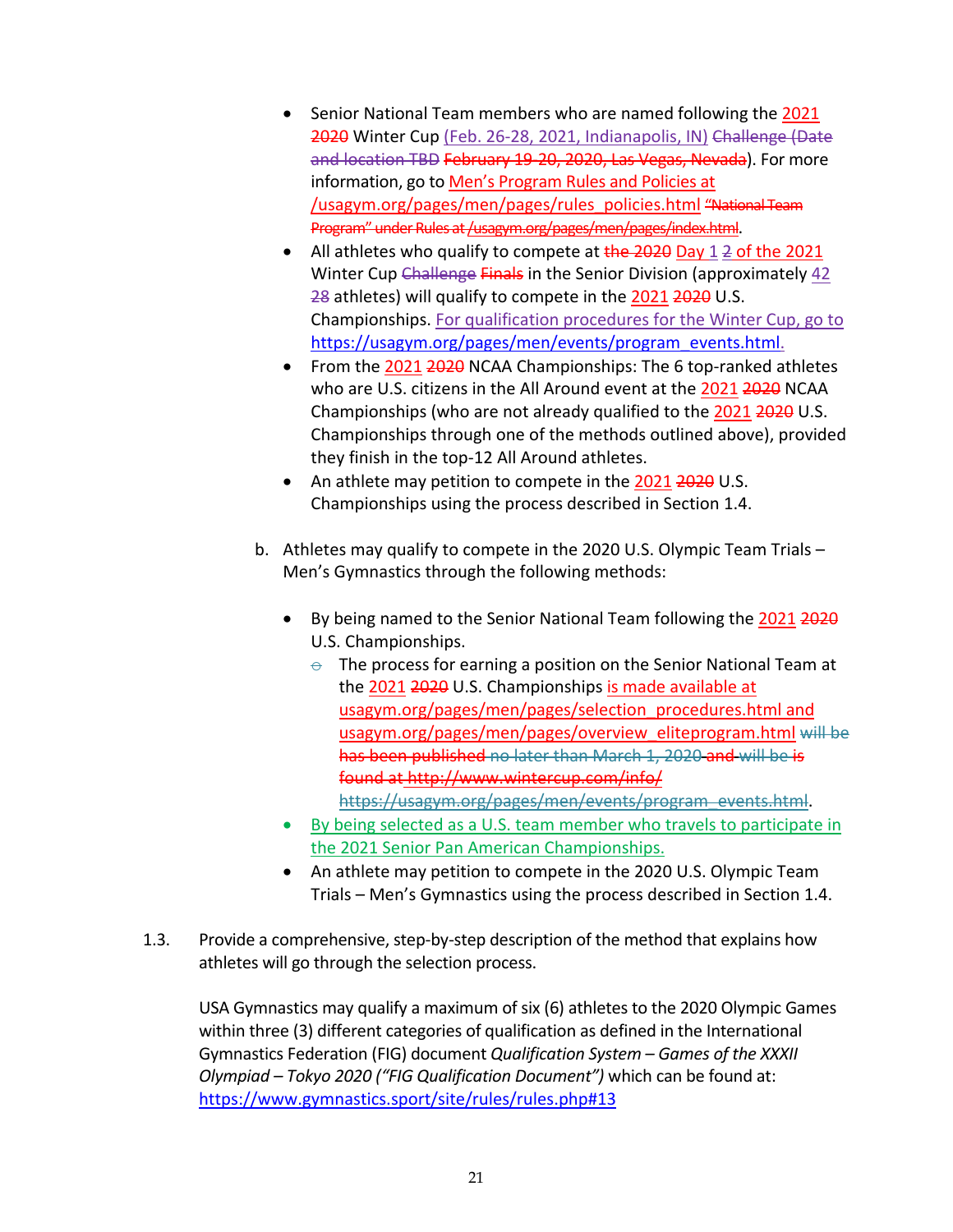The selection process is outlined in the following sections of the FIG Qualification Document and are dependent on the U.S. qualifying the associated quotas:

Section 1: Team Competition – Four (4) athletes Section 2: NOC Qualified Athletes – maximum of two (2) athletes\* Section 3: Nominatively Qualified Athlete – maximum of one (1) athlete\*

\*Note – the maximum number of athletes who may qualify to the 2020 Olympic Games in Sections 2 and 3 combined is two (2) athletes.

### 1.3.1. Section 1: Team Competition

For team competition, the U.S. Olympic Team will be comprised of four (4) athletes who will be nominated to the USOPC. At least one (1) and up to five  $(5)$  three  $(3)$  replacement athletes will also be determined.

The results from the Selection Event(s) (see a.  $\frac{\text{and } c}{\text{in}}$  below) will be used to identify the team which will produce the highest medal potential for the fourman team. Because there are two competition formats that will be contested in Tokyo at the 2020 Olympic Games (three (3) athletes compete, three (3) scores count AND four (4) athletes compete and three (3) scores count), as well as All Around and individual event medal considerations, a variety of scenarios need to be evaluated by the 2020 Olympic Games Selection Committee.

The process for selection of the four (4) team members and replacement gymnasts for the team competition at the 2020 Olympic Games is a combination of the following (dependent upon two different situations):

**SITUATION 1:** 2021 Pan American Championships is cancelled or not in direct conflict with 2021 U.S. Championships (i.e., process remains as previously outlined):

- a. Final Results: The Final Results will be determined using combined results from the All Around event at both the 2021 2020 U.S. Championships (2 days of competition) and the 2020 U.S. Olympic Team Trials – Men's Gymnastics (2 days of competition). The 2021 2020 U.S. Championships and 2020 U.S. Olympic Team Trials – Men's Gymnastics are the Selection Events.
- b. Automatic Selection:
	- i. Place first in the Final Results (as defined in a.) at the conclusion of the 2020 U.S. Olympic Team Trials – Men's Gymnastics.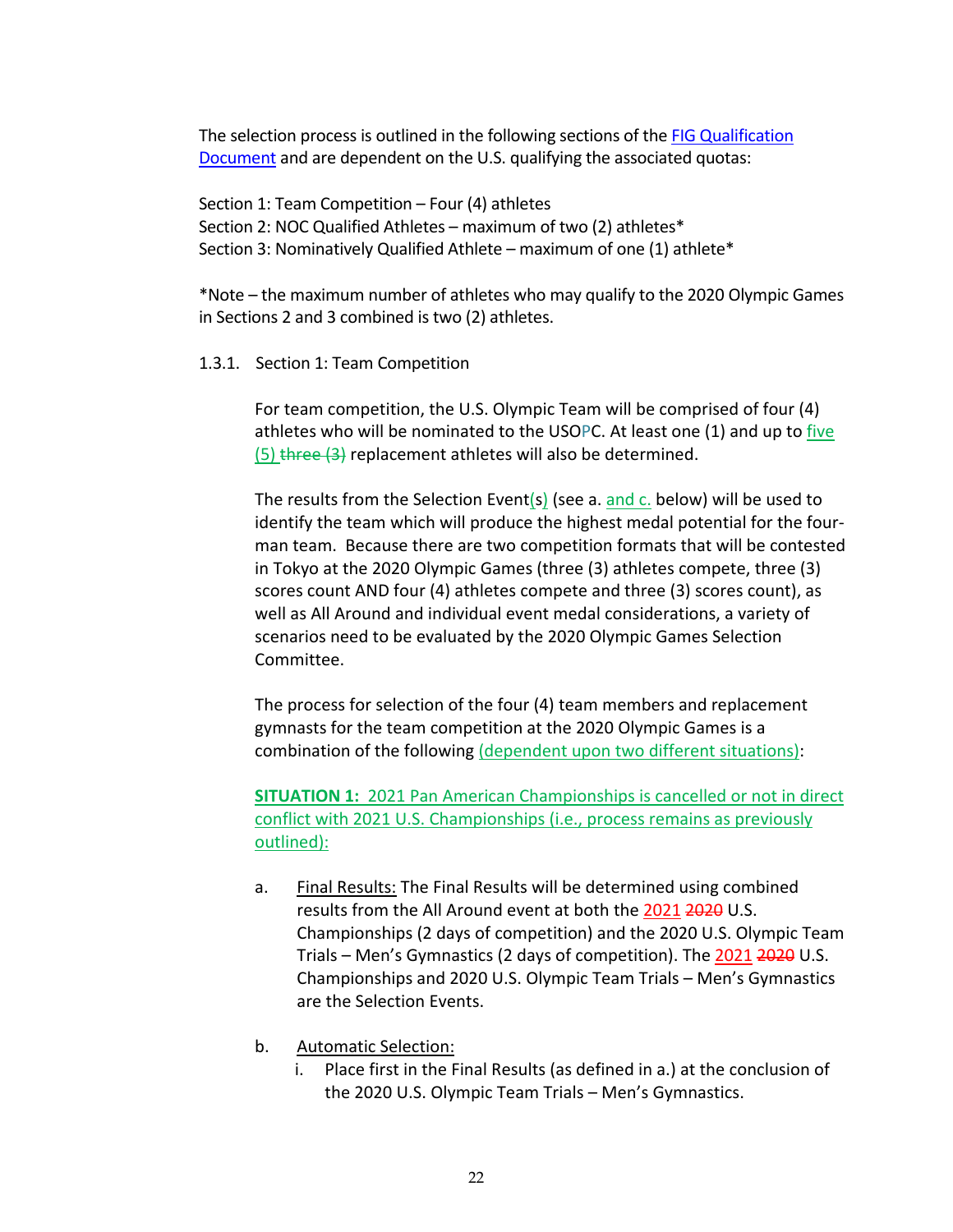ii. Place second in the Final Results (as defined in a.) at the conclusion of the 2020 U.S. Olympic Team Trials – Men's Gymnastics. In addition, to be eligible for automatic selection, the second place athlete must have placed in the top three on a minimum of three of the six individual events using the Final Results (as defined in a.). An athlete who places second in the Final Results but does not place in the top three on three different events may be selected to the team as provided for in items 1.3.1.c.i. 1.3.1.e.i. through ii. (below Team Score Scenarios).

# **SITUATION 2:** 2021 Pan American Championships dates are in direct conflict with 2021 U.S. Championships:

- c. Final Results: The Final Results will be determined using results from the All-Around event at the 2020 U.S. Olympic Team Trials – Men's Gymnastics (2 days of competition). In this case, the 2020 U.S. Olympic Team Trials – Men's Gymnastics is the Selection Event.
- d. Automatic Selection:
	- i. Place first in the Final Results (as defined in c.) at the conclusion of the 2020 U.S. Olympic Team Trials – Men's Gymnastics.
	- ii. Place second in the Final Results (as defined in c.) at the conclusion of the 2020 U.S. Olympic Team Trials – Men's Gymnastics. In addition, to be eligible for automatic selection, the second place athlete must have placed in the top three on a minimum of three of the six individual events using the Final Results (as defined in c.). An athlete who places second in the Final Results but does not place in the top three on three different events may be selected to the team as provided for in items 1.3.1.e.i. through ii. (below Team Score Scenarios).

# c. e. Discretionary Selection:

Athletes who do not automatically qualify to the team as noted in b. or d. above will be considered by the 2020 Olympic Games Selection Committee through an evaluation of the factors outlined below. The pool of competitors to be considered for selection under this method consists of athletes who competed in the 2020 U.S. Olympic Team Trials – Men's Gymnastics or from submitted petitions to qualify directly to the 2020 U.S. Olympic Team following the process outlined in 1.4. Up to three (3) athletes may be selected if the second place athlete does not meet the automatic qualification criteria as noted in b.ii. or d.ii. At least one (1) and up to five (5) three  $(3)$  replacement athletes will also be selected from this pool of competitors.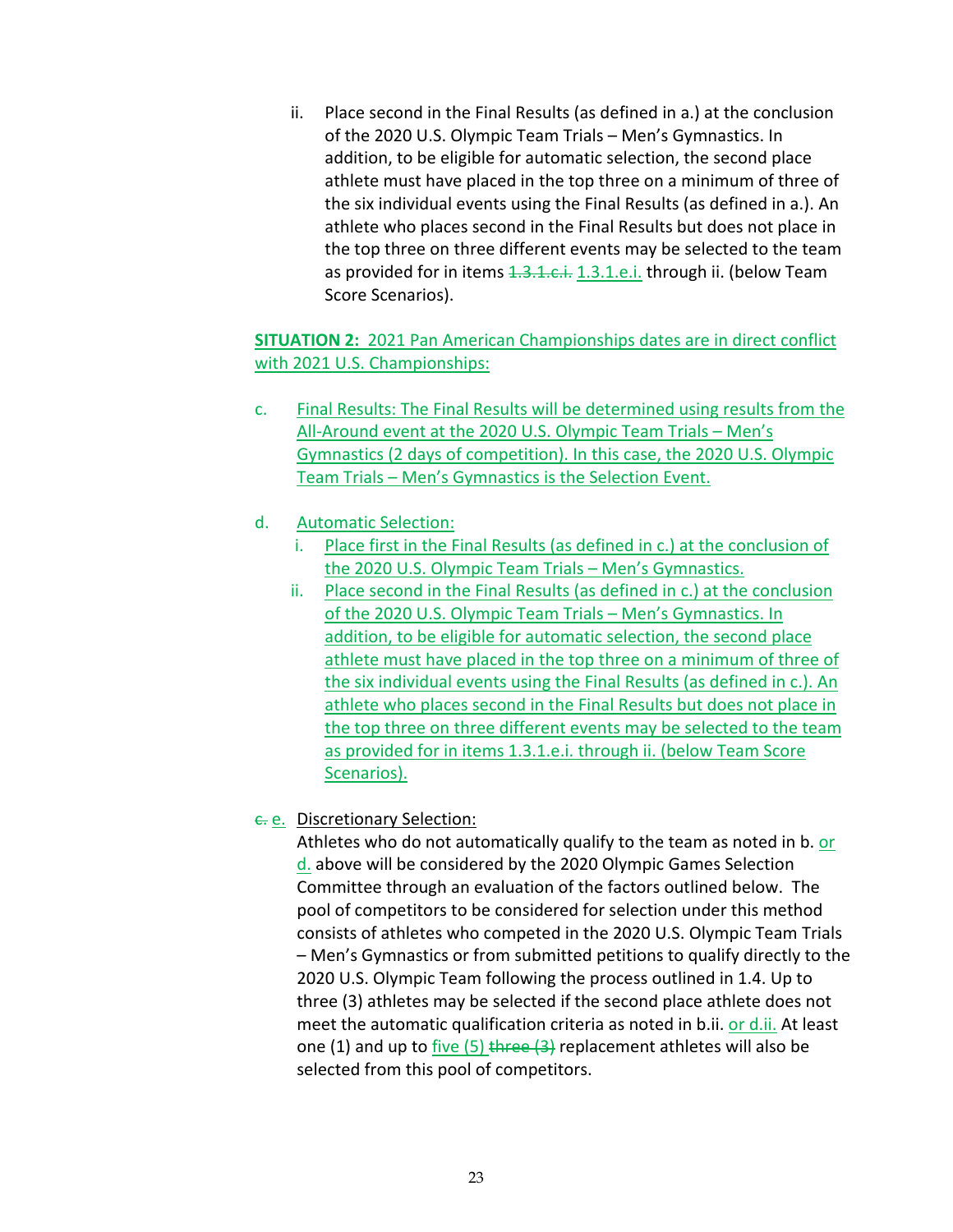Factors to be considered for Discretionary Selection:

In addition to any athlete(s) who may qualify to the team per  $1.3.1.b.$  or 1.3.1.d., the 2020 Olympic Games Selection Committee will consider the factors noted in 1.3.1.e.i. and 1.3.1.e.ii. 4.3.1.c.i. and 1.3.1.c.ii. when selecting the remaining Olympic Team members and potential replacement athletes (at least one (1) and up to five  $(5)$  three  $(3)$ ).

Team Score Scenarios using the final results: as defined in 1.3.1.a. or  $1.3.1.c.$  – At a minimum, the top 10 team score scenarios will be created from the final results using

- the top three (3) scores (if  $1.3.1.a$ .) or two scores (if  $1.3.1.c$ ) for each athlete and
- the top two (2) scores  $(if 1.3.1.a.)$  or top score (if  $1.3.1.c$ ) for each athlete for both team qualification  $(4 \text{ up}, 3 \text{ count})$  and team finals formats (3 up, 3 count).

The team score scenarios and factors listed below will be evaluated using the criteria as noted:

- i. The team score scenarios using the  $\frac{athlets'}{t}$  top three (3) scores (if 1.3.1.a.) or two (2) scores (if 1.3.1.c) in the team finals format will be given precedence when evaluating the team using all of the following criteria:
	- Team medal potential (as perceived based on the final results compared to available results from the top five countries in the world from FIG Sanctioned competitions held in 2019, and 2020 and 2021).
	- Ability of team to successfully qualify to the team finals (as perceived based on the team scores scenarios compared to available results for the 12 countries with teams qualified to the Olympic Games from FIG Sanctioned competitions held in 2019, and 2020 and 2021).
	- Medal potential for All Around and Individual Event competition (as perceived based on the available results for the top six (6) athletes in the All Around and the top six (6) athletes for each individual event from FIG Sanctioned competitions held in 2019, and 2020 and 2021).
- ii. All of the following information will only be used to provide additional information in the event that the committee cannot come to a final decision using the criteria noted in 1.3.1.c.i. 1.3.1.e.i.
	- The team scenarios using the top two (2) scores  $(f1.3.1.a.)$  or top score (if 1.3.1.c) per athlete may be used for further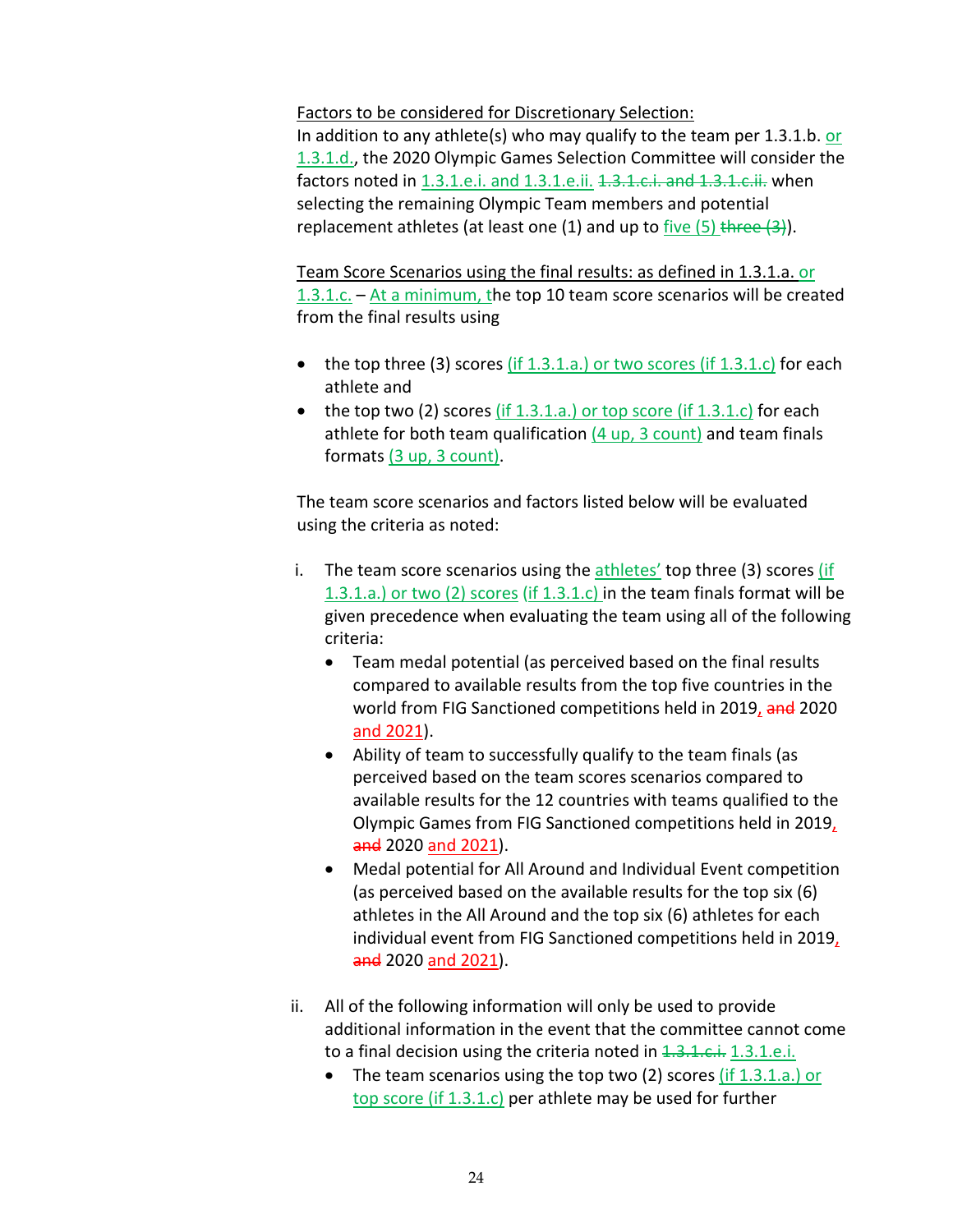evaluation in the case of a petitioned athlete or an athlete who may not be able to complete all events in all sessions of the selection event(s) due to sickness or injury.

- The percentage of hit routines by the gymnast in the Selection Event(s).
	- o A hit routine is defined as a routine that does not include a large deduction or greater (as defined in the FIG Code of Points) on any single skill within the routine.
- Start values (D Score) on each apparatus from the Selection Event(s) (average of all routines performed).
- Execution (E Score) on each apparatus from the Selection Event(s) (average of all routines performed).
- All scores from the Selection Event(s) to be used for evaluating consistency.
- Domestic and international performance and experience from 2016 to 2021 2020, including type, frequency, routine hit percentage and caliber of the event(s).
- Demonstrated professional attitude and ability to positively contribute to the team dynamic.
- Any physical, training or performance factor, which might inhibit peak performance at the 2020 Olympic Games.

The four (4) members who will be nominated to the U.S. Olympic Team will be identified at the conclusion of the men's competition at the 2020 U.S. Olympic Team Trials – Men's Gymnastics.

Replacement athletes (at least one  $(1)$  and up to five  $(5)$  three  $(3)$ ) will be determined within 24 hours after the conclusion of the 2020 U.S. Olympic Team Trials – Men's Gymnastics.

## 1.3.2. Section 2: NOC Qualified Athletes

As defined in the FIG Qualification Document, a maximum of two (2) NOC Qualified Athlete quotas may be awarded to a country based on results at either the 2020 Individual All-Around World Cup Series\* in 2020 concluding in 2021 and/or results in the All-Around event at the 2020 Senior Pan American Championships held in 2021 (referred to as "Continental Championships" in the FIG Qualification Document).

a. The Men's Program Committee (MPC) will make competitive assignments to the events detailed in the FIG qualification system. Eligibility and assignment criteria to NOC qualifying competitions (World Cup events/Senior Pan American Championships) are as follows: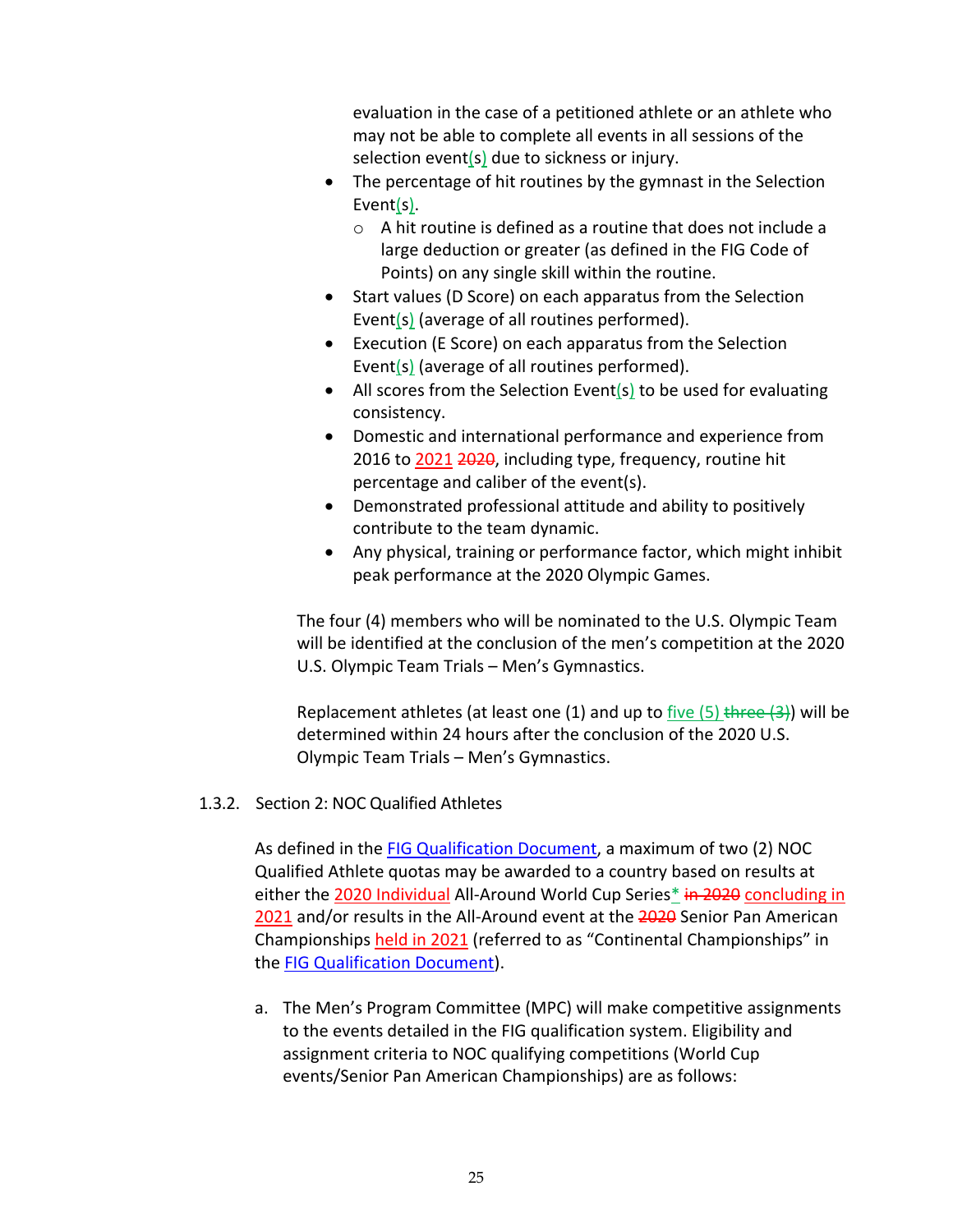- i. Must be a current FIG age eligible National Team Member.
- ii. MPC will make national team international competitive assignments based on athlete competitive results, performance and perceived ability to be highly competitive in the field for:
	- Top three (3) All Around points at 2020 World Cup All Around Series\* events (concluding in 2021) or
	- Top three (3) All Around in 2020 Senior Pan Am Continental Championships (held in 2021) results (considering FIG restrictions noted in the FIG Qualification Document)

The MPC will use the criteria referenced in Section 2.2. as applied to the results from all USA Gymnastics senior national competitions and FIG Sanctioned events from 2019, and 2020 and 2021.

\*NOTE: The FIG has made changes to the All-Around World Cup Series due to complications arising from the COVID-19 pandemic. Please refer to the FIG Qualification Document for accurate information.

- b. Process for the selection of up to two (2) athletes to fill the NOC Qualified Athlete quota place(s) and participate in the 2020 Olympic Games is as follows:
	- i. The same methods outlined in Section 1.2.1. and 1.2.2. will establish the pool of athletes eligible to be selected to an NOC Qualified Athlete quota place(s).
	- ii. The 2020 Olympic Games Selection Committee will select up to two (2) athletes, provided those quota spots are qualified, based on the goal of maximizing medal potential in individual event competition at the 2020 Olympic Games using all of the criteria referenced in 1.3.1.e.ii. 1.3.1.e.ii., outside of the team scenarios.
- 1.3.3. Section 3: Nominative Qualified Athlete

A maximum of one (1) position will be awarded to an athlete by name to the 2020 Olympic Games based on the final results of the 2018-2019/2019-2020 FIG Individual Apparatus World Cup Series events (concluding in 2021) as defined in the FIG Qualification Document.

a. The Men's Program Committee will make national team international competitive assignments to the Individual Apparatus World Cup Series events detailed in the **FIG Qualification Document**. Eligibility and assignment criteria for the Individual Apparatus World Cup Series events are as follows: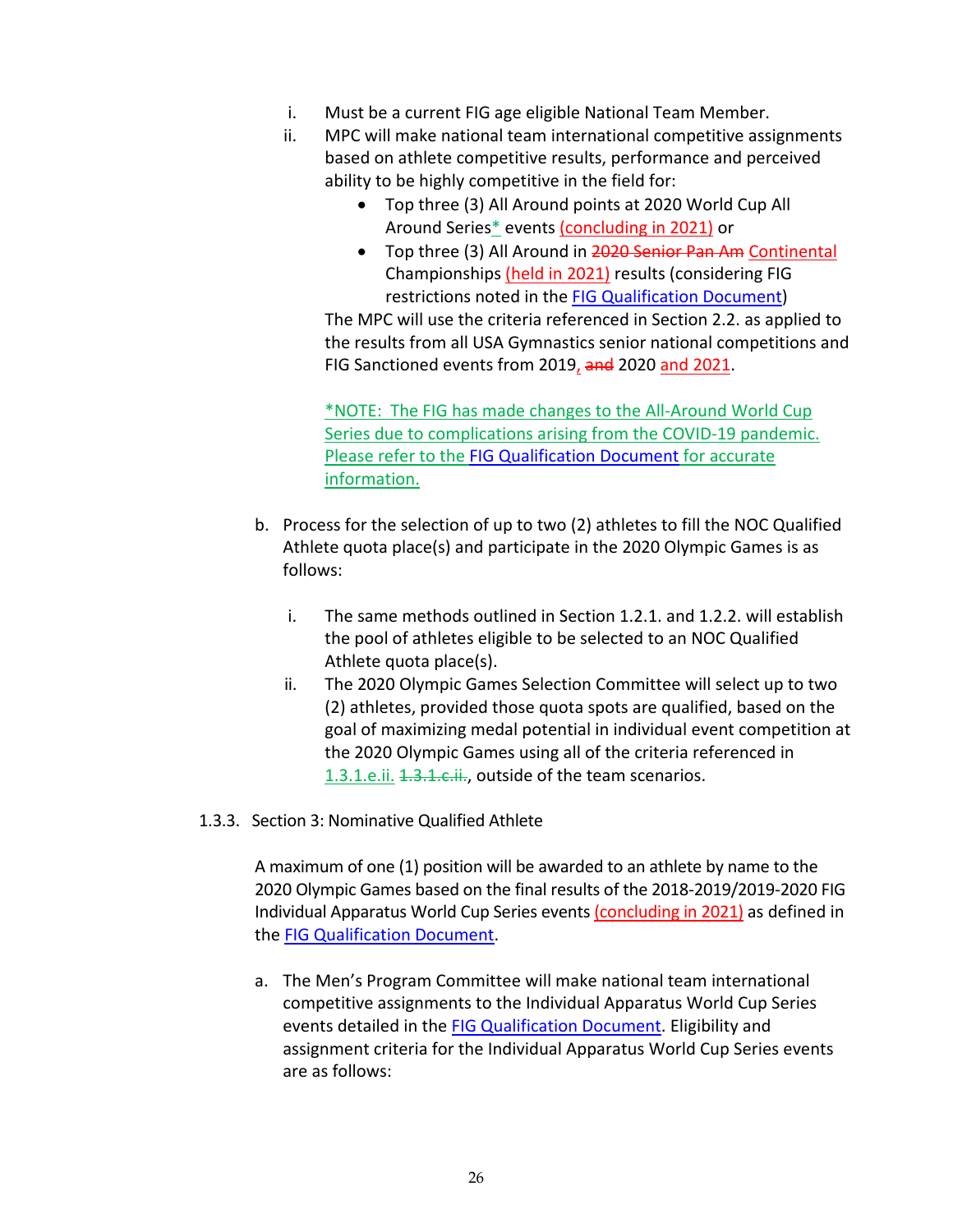- i. Must be a current National Team Member.
- ii. MPC will make national team international competitive assignments based on the athlete's competitive results, performance and perceived ability to be highly competitive in the field for a number one world ranking in individual event points in the Individual Apparatus World Cup Series as defined in the FIG Qualification Document. The MPC will evaluate event assignment based on perceived ability to be highly competitive using the criteria referenced in 1.3.1.e.ii. 1.3.1.c.ii. as applied to all USA Gymnastics senior national competitions and FIG-sanctioned events from 2018, 2019, and 2020 or 2021.
- iii. An athlete may maintain his competition assignment based on ability to place in the top three (3) at assigned events on any individual event in order to stay competitive for the number one (1) points ranking, on a single event, in Individual Apparatus World Cup Series points as evaluated by the MPC following each World Cup event.
- b. An athlete who is ranked number one (1) on an individual event at the conclusion of the Individual Apparatus World Cup Series, according to the rules detailed in the FIG Qualification Document, has qualified himself by name to the 2020 Olympic Games. No replacement of this athlete is possible except as outlined in the FIG Qualification Document and there is no possibility to submit a petition for this position. In addition, an athlete who earns a nominative position to the Olympic Games must confirm their participation with the FIG as noted in the FIG Qualification Document, and once confirmed, that athlete is no longer eligible for consideration for the four-man Olympic team event.
- 1.4. Petition Procedures
	- 1.4.1. Notwithstanding the process identified in the preceding sections of these Selection Procedures, USA Gymnastics recognizes that extraordinary and unforeseen circumstances may occur which would cause an athlete otherwise deserving of a spot on the 2020 U.S. Olympic Team because of his previous competition results to be unable to participate in one or more steps in that process.

Petition Rights: Athletes may petition to USA Gymnastics for the right to:

- Enter the 2021 2020 Winter Cup Challenge
- Enter the 2021 2020 U.S. Championships
- Enter the 2020 U.S. Olympic Team Trials Men's Gymnastics held in 2021
- To be selected as a 2020 Olympic Games participating athlete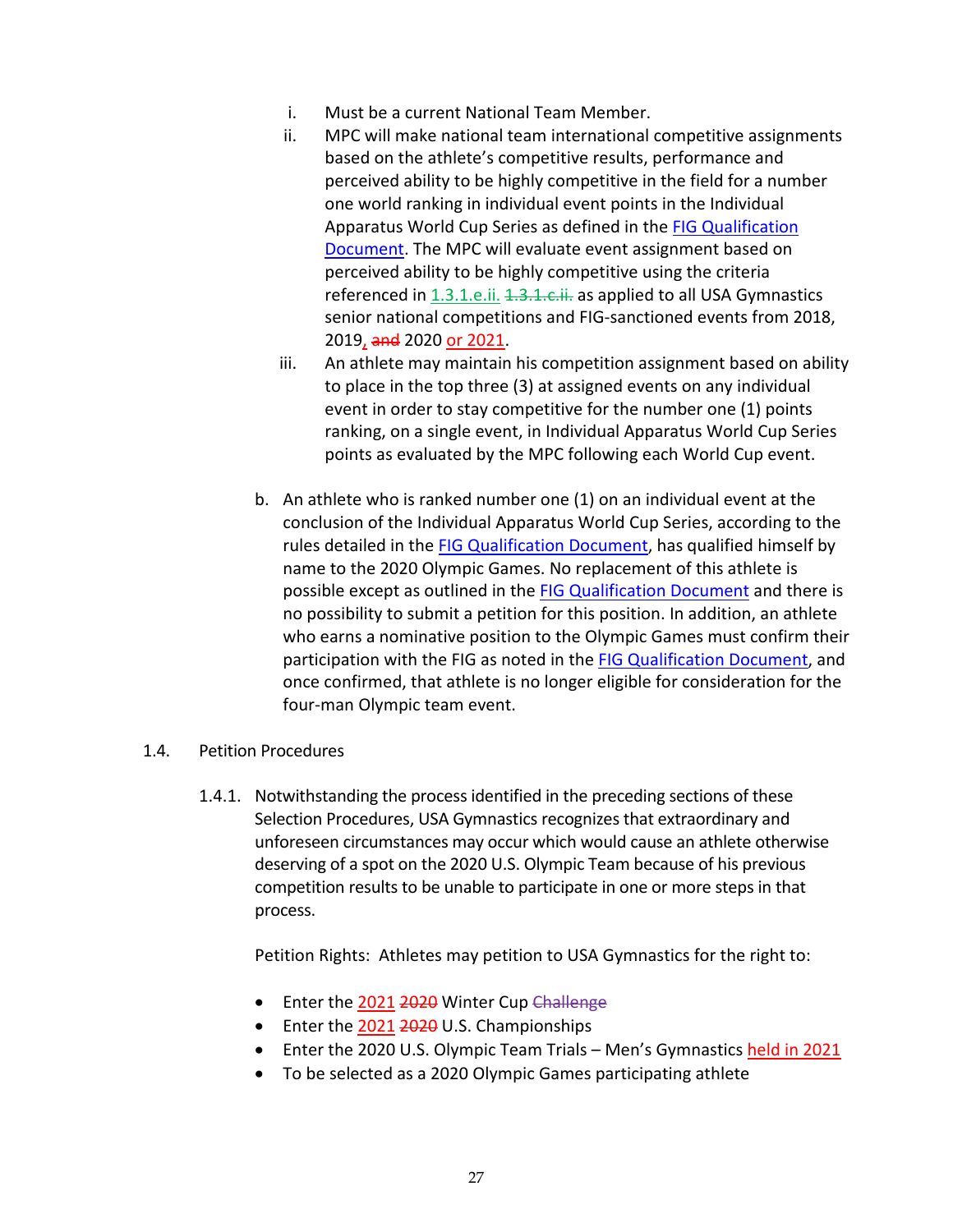All petitions must state the specific injury, illness or unusual circumstance, which prohibited the athlete from participating in the competitive process (see Men's Rules and Policies at: https://usagym.org/PDFs/Men/Rules/Rules%20and%20Policies/injurypetition.pdf).

In the case of a petition based upon an injury or illness, the petition must be accompanied by a physician's statement, and the nature and extent of that injury or illness is subject to verification by a doctor approved by USA Gymnastics.

Athletes must also be able to demonstrate through past 2019 or 2020 competitive results from USA Gymnastics senior national or FIG Sanctioned events that they are highly competitive in the field with other athletes qualified for the 2021 2020 Winter Cup Challenge, 2021 2020 U.S. Championships, 2020 U.S. Olympic Team Trials – Men's Gymnastics or named Olympic team members, as applicable. This includes an athlete's D scores as well as overall performance in the specified events.

- a. Petition Procedures and Requirements
	- i. Only athletes who meet the following criteria may submit a petition:
		- A petition to enter the 2021 2020 Winter Cup Challenge or 2021 2020 U.S. Championships may be submitted by any athlete.
		- A petition to enter the 2020 U.S. Olympic Team Trials Men's Gymnastics may only be submitted by an athlete who is or has been a Senior National Team Member in 2016, 2017, 2018, 2019, **ex** 2020 or 2021.
		- A petition directly onto the 2020 U.S. Olympic Team may only be submitted by an athlete who was an Olympic or World Team member in 2016, 2017, 2018 or 2019 and who has participated in a minimum of one day of competition at one of the a selection events as noted in 1.3.1.a. or  $1.3.1.c.,$  or by an athlete who has participated in a Selection Event and is in the first, second or third position in the 2021 2020 National Points Ranking System 10-Point **Program based on any completed sessions of competition. Further** if an athlete has completed less than three two days of competition at the selection event(s), his average scores (final score, D Score and E score for each event) based on competition participation at any or all of the following:
			- the 2019 U.S. Championships
			- 2020 and 2021 Winter Cup Challenge and
			- at all FIG Sanctioned events in 2019, and 2020 and 2021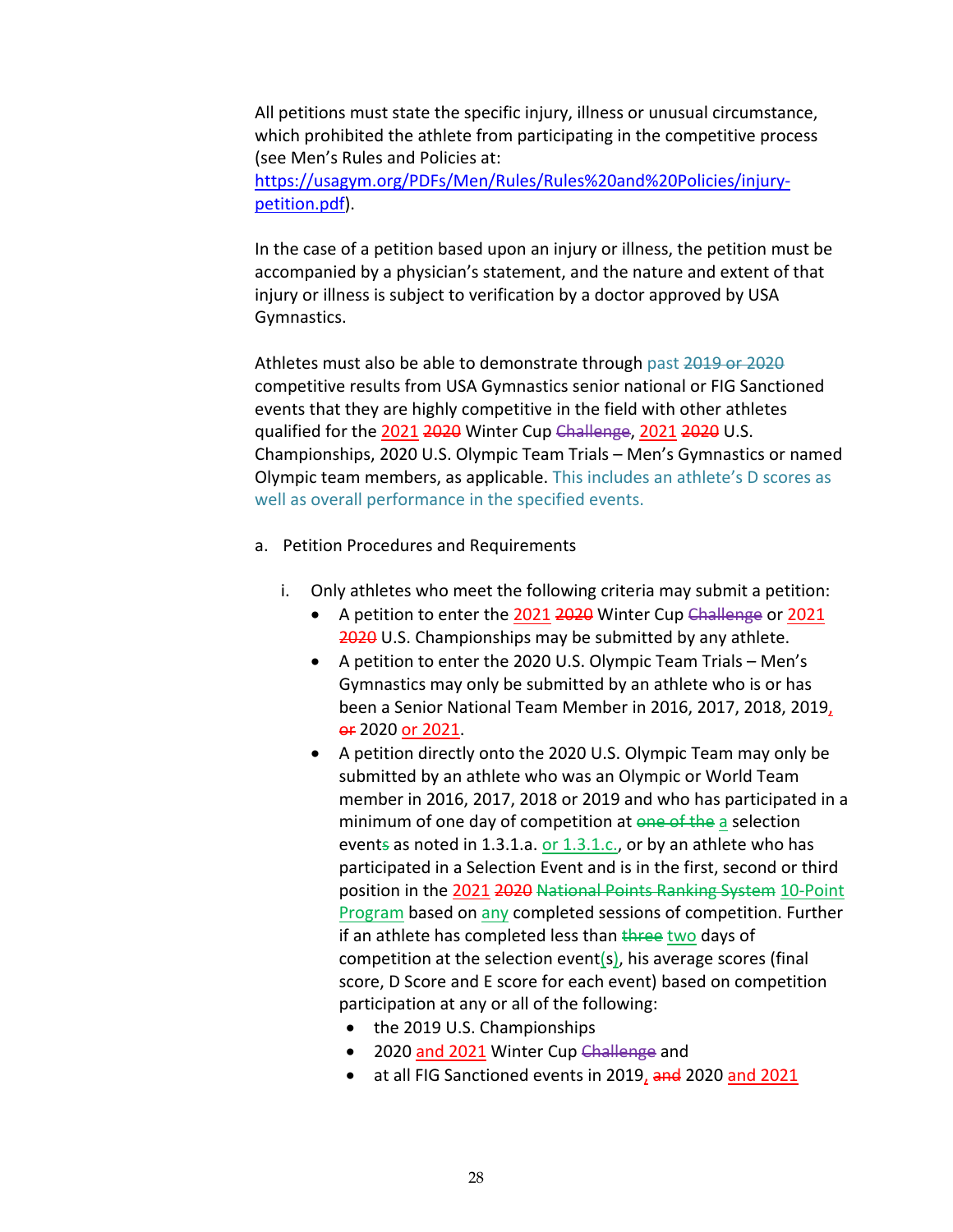will be used for the purpose of evaluating performance comparison for the team score scenarios noted in  $1.3.1.e.$   $1.3.1.b.$ 

- ii. Petitions to the 2021 2020 Winter Cup Challenge, 2021 2020 U.S. Championships and 2020 U.S. Olympic Team Trials – Men's Gymnastics will be considered for approval by the Men's Program Committee (MPC).
	- Petitions to the 2021 2020 Winter Cup Challenge and 2021 2020 U.S. Championships must be submitted in writing to the Vice President of Men's Program no later than the published registration and/or petition deadline for the 2021 2020 Winter Cup Challenge or the 2021 2020 U.S. Championships. All petitions will be resolved within fourteen days of the petition deadline.
	- Petitions to the 2020 U.S. Olympic Team Trials Men's Gymnastics must be submitted in writing to the USA Gymnastics Vice President of Men's Program no later than the published registration deadline for the 2021 2020 U.S. Championships. All petitions will be resolved within seven days of the petition deadline.
	- For those athletes who must withdraw from competition at the 2021 2020 U.S. Championships, the petition is due on the date of withdrawal from the 2021 2020 U.S Championships, or for those athletes who participated in any portion of the 2021 2020 U.S. Championships, by the conclusion of the 2021 2020 U.S. Championships. All petitions will be resolved within 48 hours of the conclusion of the 2021 2020 U.S. Championships.
- iii. The 2020 Olympic Games Selection Committee will consider petitions directly onto the 2020 U.S. Olympic Team. In order to be considered by the Selection Committee, petitions onto the 2020 U.S. Olympic Team must be submitted in writing to USA Gymnastics Vice President of Men's Program as soon as practical after the athlete becomes aware of his inability to participate in the applicable qualification competition(s).
	- For those athletes who must withdraw from competition at the 2020 U.S. Olympic Team Trials – Men's Gymnastics, the petition is due on the date of withdrawal from the 2020 U.S. Olympic Team Trials – Men's Gymnastics, or for those athletes who participated in any portion of the 2020 U.S. Olympic Team Trials – Men's Gymnastics, by the conclusion of the 2020 U.S. Olympic Team Trials – Men's Gymnastics.
- iv. An athlete who successfully petitions onto the 2020 U.S. Olympic Team will be named at the conclusion of the 2020 U.S. Olympic Team Trials – Men's Gymnastics along with the other nominated team members.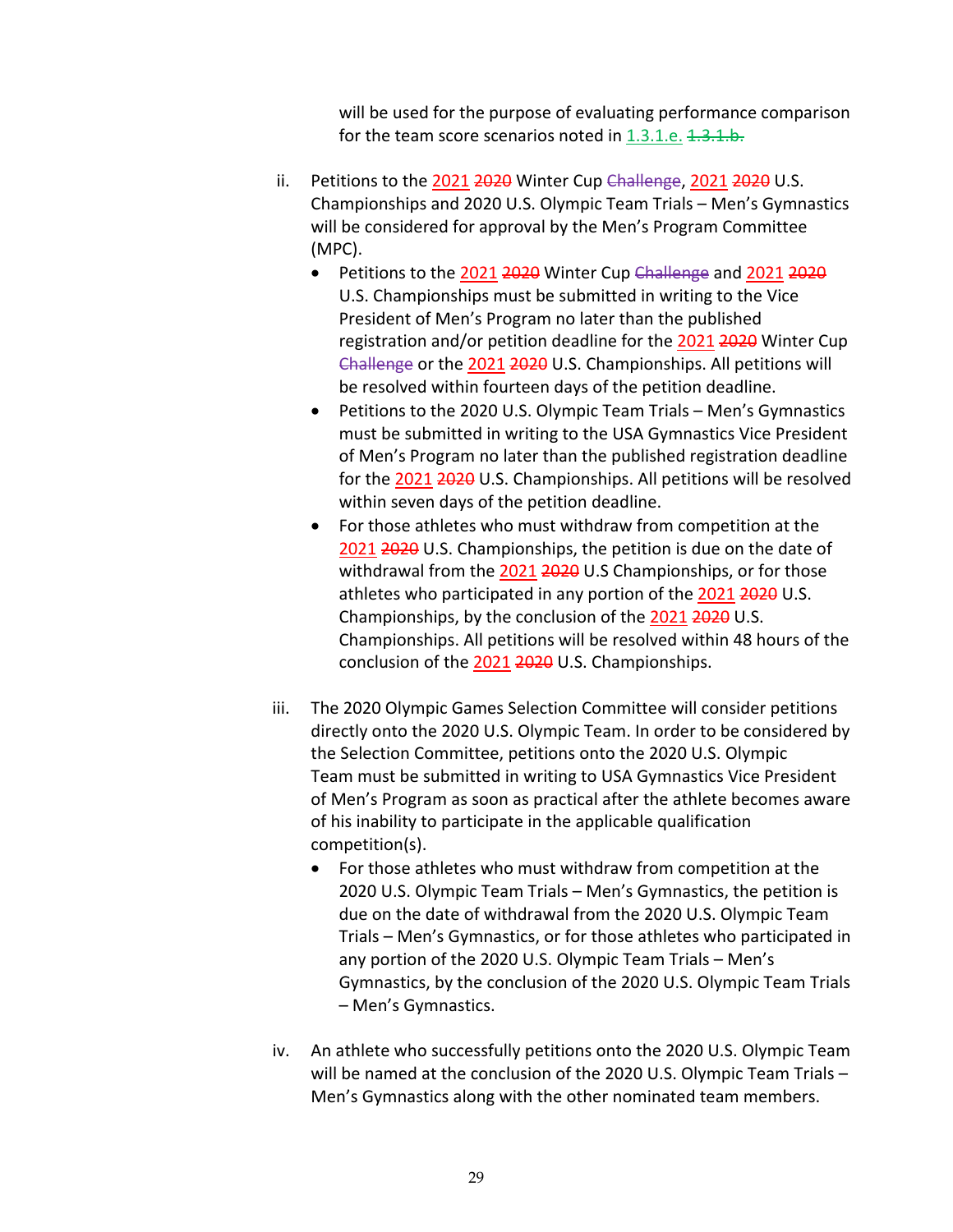- v. A successfully petitioned 2020 U.S. Olympic Team athlete will be required to demonstrate readiness at the 2020 Olympic Games Team Preparation Camp noted in Section 9. The criteria for demonstrating readiness are:
	- The 2020 Olympic Games Selection Committee will inform the athlete on which events he must show readiness at the preparation camp. The athlete must perform full routines at the preparation camp on those events (he may also perform routines on the other events).
	- All of the athlete's routines will be judged by a minimum of two (2) judges who participated as judges at the 2020 U.S. Olympic Team Trials – Men's Gymnastics.
	- The Selection Committee will use the scores from the routines the athlete performed at the preparation camp and apply the selection criteria referenced in 2.2. to evaluate the athlete's performance to assess whether the athlete would have been named to the 2020 U.S. Olympic Team.
	- If the Selection Committee determines that the athlete's performance is not at the level necessary to have been named to the 2020 U.S. Olympic Team, then the athlete will not have shown readiness and will be removed from the 2020 U.S. Olympic Team.
	- Replacement of the athlete will follow the guidelines described in Section 4.
- b. There is no possibility to petition for a Nominative Olympic Games petition as described in 1.3.3.

## **2. DISCRETIONARY SELECTION (if applicable)**

2.1. Provide rationale for utilizing discretionary selection (if any):

The sport of gymnastics is a subjectively judged event. In the selection of athletes who will compete together as a team, it is difficult to make selection decisions based solely by the rank order to be competitive for both team and individual event medals. The current rules do not require athletes to compete on all events, which necessitate evaluating relative event strength and contribution to total team or event scores in order to maximize medal potential.

2.2. List the discretionary criteria and explain how they will be used (if any):

Refer to the Factors to be considered for Discretionary Selection provided in section 1.3.1.e.i-ii. 1.3.1.c.i-ii. for a description of the discretionary criteria and how they will be used.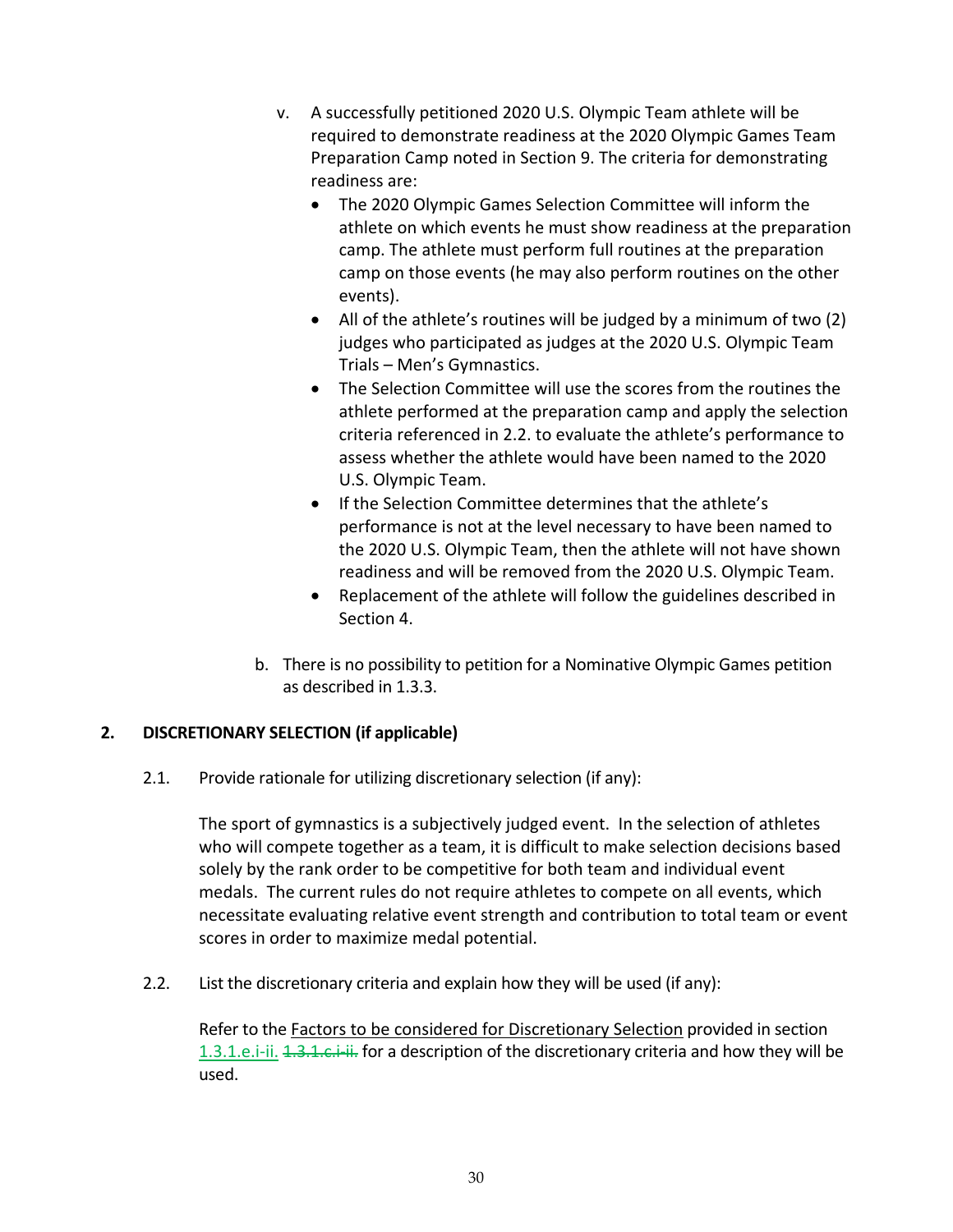2.3. Provide the name of the committee that will be responsible for making discretionary selections, along with a complete list of the members' titles currently serving on the committee:

### **Men's Program Committee**

| <b>Name</b>            | <b>Title</b>                                     |
|------------------------|--------------------------------------------------|
| <b>TBD</b>             | Junior Representative                            |
| <b>TBD</b>             | Junior Representative                            |
| <b>TBD</b>             | Senior Representative                            |
| TBD                    | Senior Representative                            |
| <b>TBD</b>             | Athlete Representative                           |
| <b>TBD</b>             | Athlete Representative                           |
| Jason Woodnick         | Vice President of Men's Program, Voice - no vote |
| <b>Dennis McIntyre</b> | ex-efficio                                       |
| <b>Brett McClure</b>   | High Performance Director, Voice - no vote       |
| TBD                    | National Gymnastics Judges Association (NGJA)    |
|                        | Representative, Voice - no vote                  |

#### **2020 Olympic Games Selection Committee**

| <b>Name</b>                                  | Title                                                 |  |
|----------------------------------------------|-------------------------------------------------------|--|
| <b>TBD</b>                                   | Coach Representative                                  |  |
| <b>TBD</b>                                   | Coach Representative                                  |  |
| <b>TBD</b>                                   | Athlete Representative                                |  |
| <b>TBD</b>                                   | <b>Athlete Representative</b>                         |  |
| <b>TBD</b>                                   | At large Representative (may be a coach, athlete or   |  |
|                                              | administrator)                                        |  |
| <b>Brett McClure</b>                         | High Performance Director                             |  |
| Jason Woodnick                               | Vice President of Men's Program $-$ Voice $-$ no vote |  |
| <b>Dennis Melntyre</b>                       |                                                       |  |
| *Independent                                 | Appointed by USA Gymnastics Board of Directors        |  |
| Observer of Procedure (no voice $-$ no vote) |                                                       |  |

\* An Independent Observer of Procedure appointed by a sub-committee of the USA Gymnastics Board of Directors will be present at the final selection meeting (no voice, no vote).

In the event that any Selection Committee member is unable to fulfill the obligations of the Selection Committee or continue for any reason, the Men's Program Committee will name a replacement.

2.3.1. Specify the process that will be used to identify and handle any potential conflicts of interest involving a member of the committee.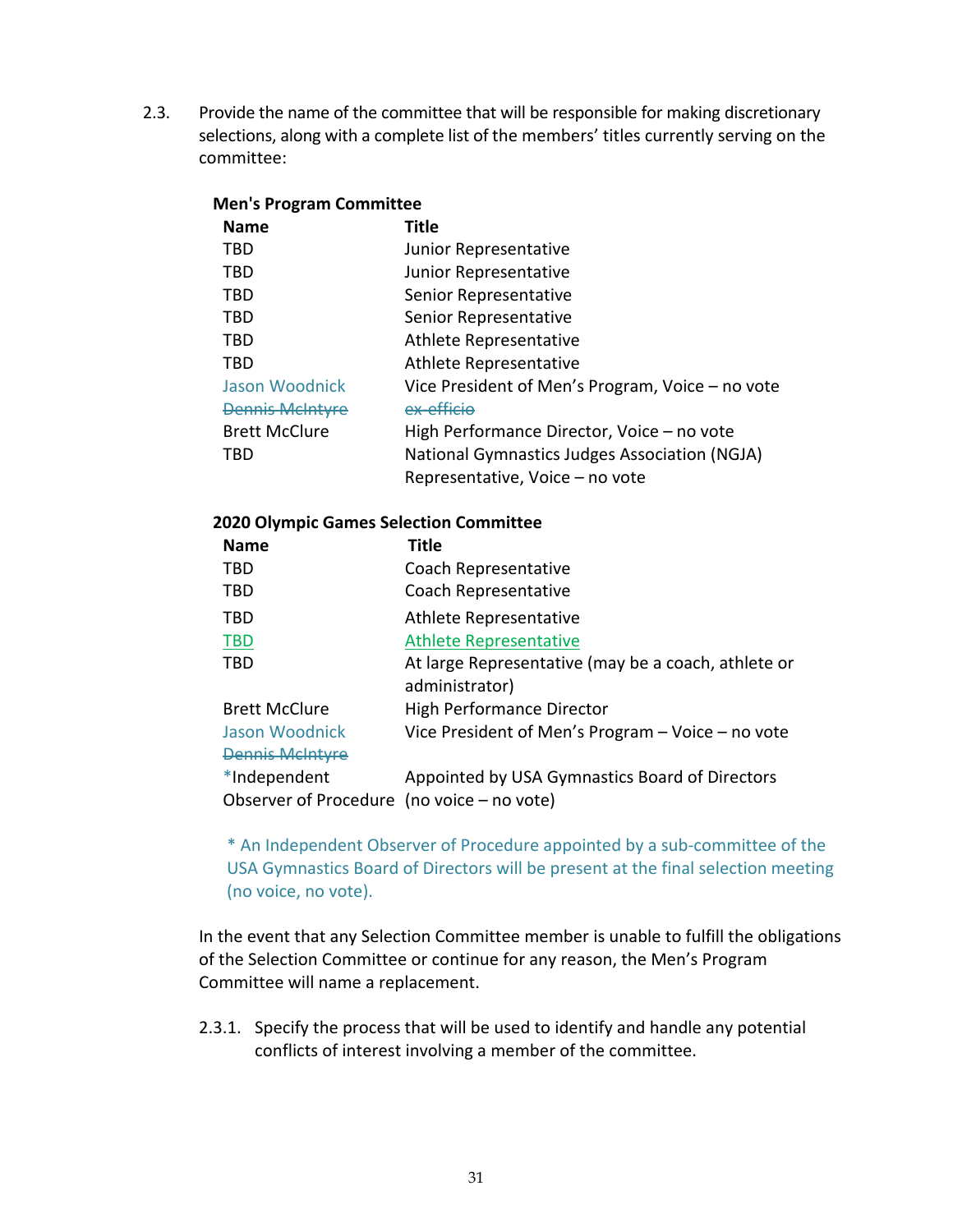USA Gymnastics Conflict of Interest Policy for Athlete Selection defines the process that is used to handle any potential conflicts of interest and will be is found here once the document is available for 2020: https://usagym.org/pages/men/pages/selection\_procedures.html

## **3. REMOVAL OF ATHLETES**

3.1. Prior to entry by name to the Local Organizing Committee by the USOPC, USA Gymnastics has jurisdiction over potential nominees.

An athlete who is to be nominated to the Team by USA Gymnastics may be removed for any of the following reasons, as determined by USA Gymnastics:

- 3.1.1. Voluntary withdrawal. Athlete must submit a written letter to the President/CEO of USA Gymnastics.
- 3.1.2. Injury or illness, which inhibits peak performance as certified by a physician (or medical staff) approved by USA Gymnastics. If an athlete refuses verification of his illness or injury by a physician (or medical staff) approved by USA Gymnastics, his injury will be assumed to be disabling and he may be removed.
- 3.1.3. Violation of USA Gymnastics' Code of Ethical Conduct, National Team Agreement, or Men's Artistic Program Responsibilities Manual National Team Responsibilities Manual, which may be found online at https://usagym.org/pages/men/pages/selection\_procedures.html and https://usagym.org/pages/men/pages/rules\_policies.html.
- 3.1.4. Failure to participate in Mandatory Training as defined in Section 9 of these procedures.
- 3.1.5. Failure to show readiness in the case of a petitioned athlete as described in 1.4.1.a.v.

An athlete who is removed from the Team pursuant to this provision has the right to a hearing per USA Gymnastics Grievance Process Bylaws, and the USOPC's Bylaws, Section 9.

3.2. Once athlete entries have been submitted to the Local Organizing Committee by the USOPC, the USOPC has jurisdiction over the Team, at which time, in addition to any applicable USA Gymnastics Code of Conduct, the USOPC's Code of Conduct and Grievance Procedures apply. The USOPC's Code of Conduct and Grievance Procedures can be found: www.teamusa.org/Athlete-Resources/Athlete-Ombudsman/Games-Info/Athlete-Conduct www.teamusa.org/Footer/Legal/Governance-Documents

www.teamusa.org/Athlete-Ombudsman/Games-and-Competition

3.3. An athlete may be removed as a nominee to the Team or from the Team for an adjudicated violation of IOC, WADA, FIG, USADA and/or USOPC anti-doping protocol,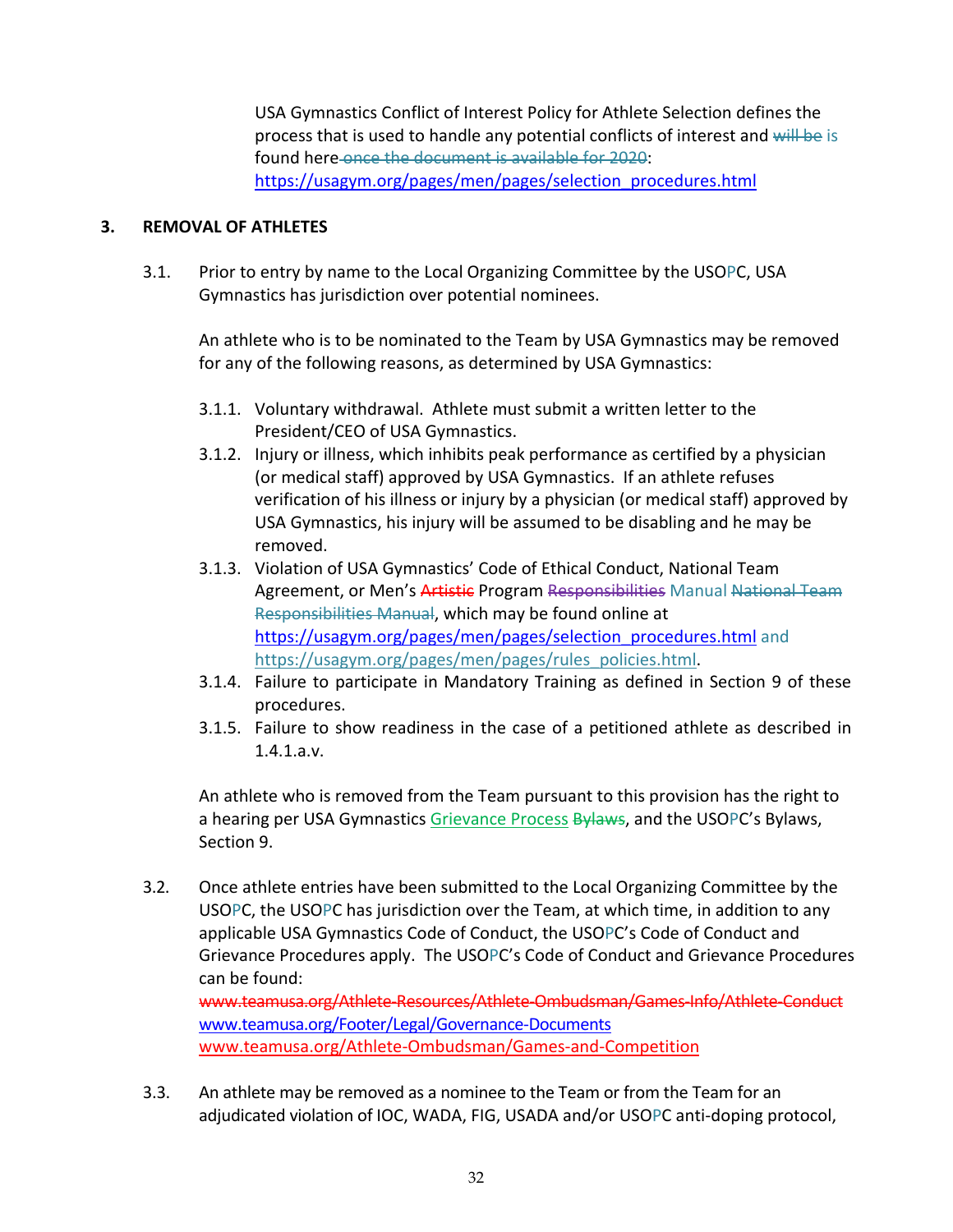policies and procedures, as well as the Policies and Procedures of the U.S. Center for SafeSport, the USOPC Athlete Safety Policy and USAG's SafeSport policies, as applicable.

### **4. REPLACEMENT OF ATHLETES**

- 4.1. Describe the selection and approval process for determining replacement athlete(s) should a vacancy occur:
	- 4.1.1. Prior to submission of entries by name to the Local Organizing Committee, including any applicable group or committee:

If necessary, the Selection Committee will identify which of the replacement athletes (as defined in 1.3.1.) will be selected to replace a previously nominated athlete using the Discretionary Selection criteria referenced in Section 2.2.

- 4.1.2. After submission of entries by name to the Local Organizing Committee, including any applicable group or committee:
	- After acceptance by the USOPC but prior to departure to the Olympic Games Preparation Camp, the 2020 Olympic Games Selection Committee will determine which of the replacement athletes will be selected to replace a previously nominated athlete, if necessary, using the Discretionary Selection criteria referenced in Section 2.2.
	- After arrival at the mandatory Olympic Games Preparation Camp and until the start of 2020 Olympic Games participation, the 2020 U.S. Olympic Team Head Coach, USA Gymnastics High Performance Director, the Vice President of Men's Program, and the named Selection Committee athlete representative 2020 Olympic Games Selection Committee will determine which replacement athlete will be selected to replace a previously nominated athlete, if necessary, using the Discretionary Selection criteria referenced in Section 2.2.

### **5. SUPPORTING DOCUMENTS**

A 2020 Olympic Games Athlete Selection Committee Report, outlining the work and decisions of the selection committee, will be made available for distribution to all athletes and coaches who participated in the selection events within a reasonable amount of time after the conclusion of the 2020 U.S. Olympic Team Trials – Men's Gymnastics. The report will be made public on the USA Gymnastics website. USA Gymnastics retains the sole discretion to determine the contents and timing of the report.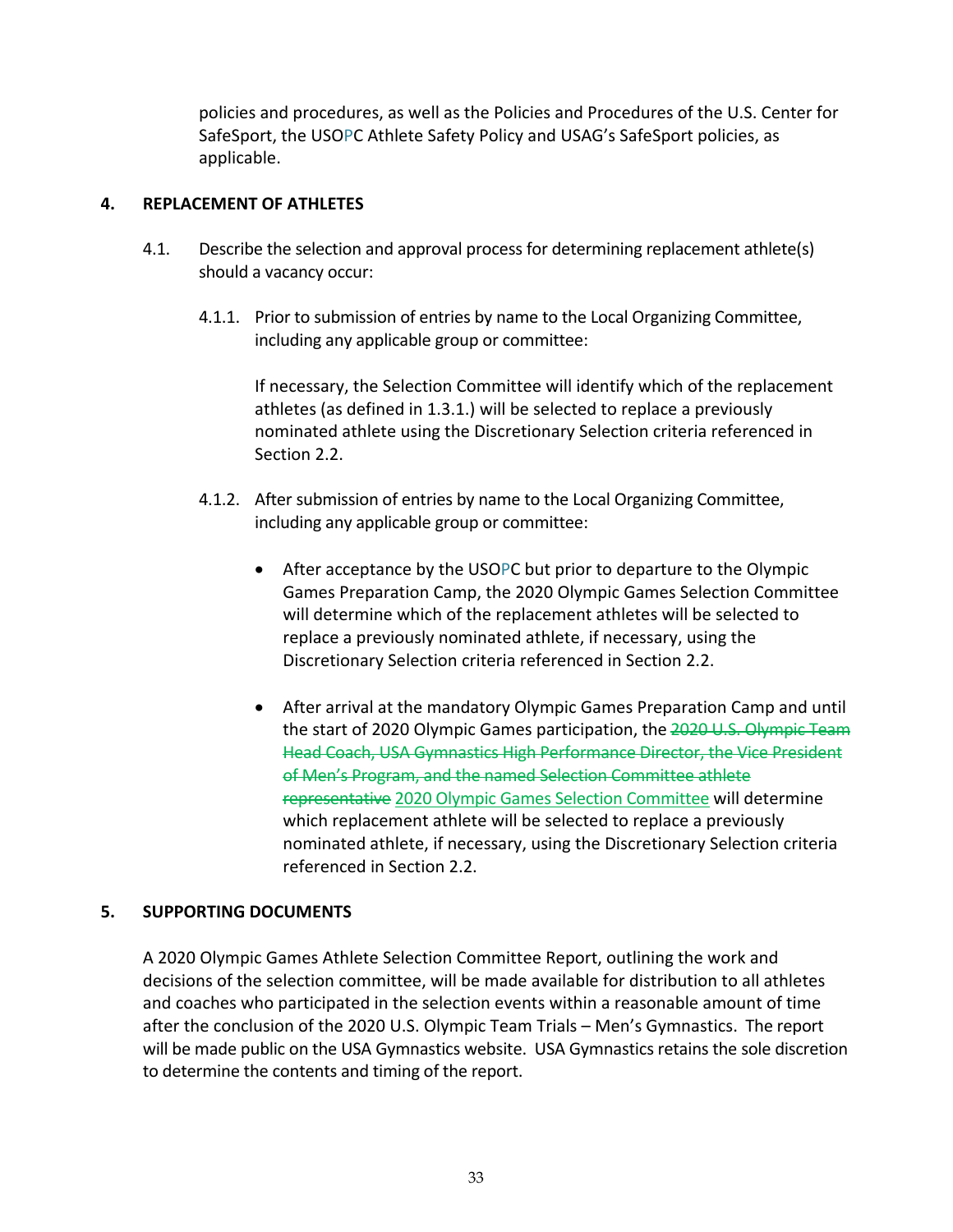USA Gymnastics will retain the approved Selection Procedures and all supporting documents, including scouting or evaluation forms, etc., and data from the selection process for six months past the date of the Closing Ceremony of the Games.

## **6. REQUIRED DOCUMENTS**

In addition to the USOPC Code of Conduct, the following documents are required to be adhered to/signed by an athlete as a condition of nomination to the Olympic Games and can be found online at https://usagym.org/pages/men/pages/selection\_procedures.html:

USA Gymnastics Safe Sport Policy USA Gymnastics Code of Ethical Conduct National Team Agreement Men's Artistic Program Manual National Team Responsibility Manual Men's National Team Responsibilities Program Manual

# **7. PUBLICITY/DISTRIBUTION OF PROCEDURES**

The USOPC approved Selection Procedures (complete and unaltered) will be posted/published by USA Gymnastics in the following locations:

7.1. USAG website: https://usagym.org/pages/men/pages/selection\_procedures.html

These procedures will be posted as soon as possible, but not more than five (5) business days following notice of approval by the USOPC.

7.2. Other: Direct email distribution to age-eligible National Team Members and their personal coaches.

# **8. DATE OF NOMINATION**

The Nomination of Athletes form, including replacements, will be announced to all athletes and submitted to the USOPC on or before: June 28, 2021 June 28, 2020

## **9. MANDATORY TRAINING AND/OR COMPETITION**

Specify the location, schedule and duration of mandatory training and/or competition:

An Olympic Team preparation camp will be held following the 2020 U.S. Olympic Team Trials – Men's Gymnastics. All 2020 U.S. Olympic Team members and named replacement athletes are required to attend for the duration of the camp. Olympic Team camp location, dates, schedule and requirements will be distributed by email to all participants qualified to the 2020 U.S. Olympic Team Trials – Men's Gymnastics and their coaches following the 2021 2020 U.S. Championships with a minimum of 30 days' notice prior to the start of the camp.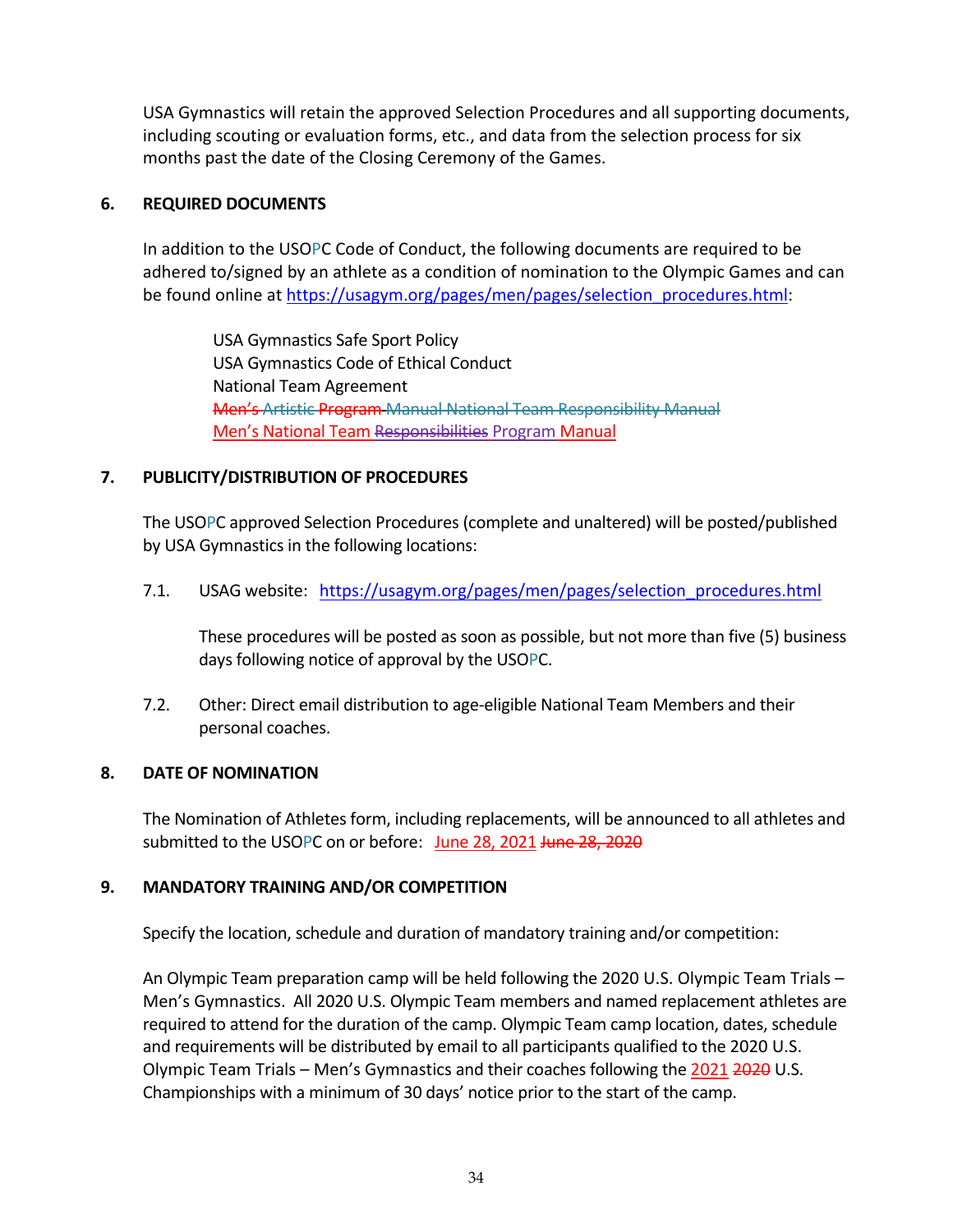Waivers from this camp are not permitted, unless there are extraordinary circumstances. In that case, it is reviewed and either accepted or rejected by the USA Gymnastics High Performance Director, Vice President of Men's Program and an athlete representative. Any unexcused absence will serve as cause for removal from the 2020 U.S. Olympic Team with the right to a hearing pursuant to the USA Gymnastics **Bylaws and Grievance Process Procedures or** Section 9 of USOPC Bylaws.

#### **10. ANTI-DOPING REQUIREMENTS**

Athletes must adhere to all IOC, PASO, WADA, FIG, USADA and USOPC anti-doping protocols, policies and procedures, as applicable. This includes participation in Out-of-Competition Testing as required by the IOC, PASO, WADA, FIG, USADA and USOPC Rules, as applicable.

#### **11. DEVELOPMENT OF SELECTION PROCEDURES**

The following committee/group (include names and titles) was responsible for creating these Selection Procedures:

# **Name Title** Mike Serra Chairman & Junior Representative Randy Jepson Senior Representative Karl Ziehn Senior Representative Sergei Pakanich Junior Representative Steven Legendre Athlete Representative Sho Nakamori Athlete Representative Dennis McIntyre Vice President of Men's Program, Voice – no vote ex-efficio Brett McClure High Performance Director, Voice – no vote Mike Juszczyk NGJA Representative, Voice – no vote

#### **Men's Program Committee**

#### **12. NGB BYLAWS AND GRIEVANCE PROCEDURES**

USA Gymnastics Bylaws and Grievance Procedures can be found at: https://usagym.org/PDFs/About%20USA%20Gymnastics/Governance/usag-bylaws.pdf https://usagym.org/pages/aboutus/pages/about\_usag.html (go to 'Governance')

#### **13. INTERNATIONAL DISCLAIMER**

These procedures are based on IOC and/or FIG rules and regulations as presently known and understood. Any change in the selection procedures caused by a change in IOC and/or FIG rules and regulations will be distributed to the affected athletes immediately. The selection criteria are based on the latest information available to USA Gymnastics. However, the selections are always subject to unforeseen, intervening circumstances, and realistically may not have accounted for every possible contingency.